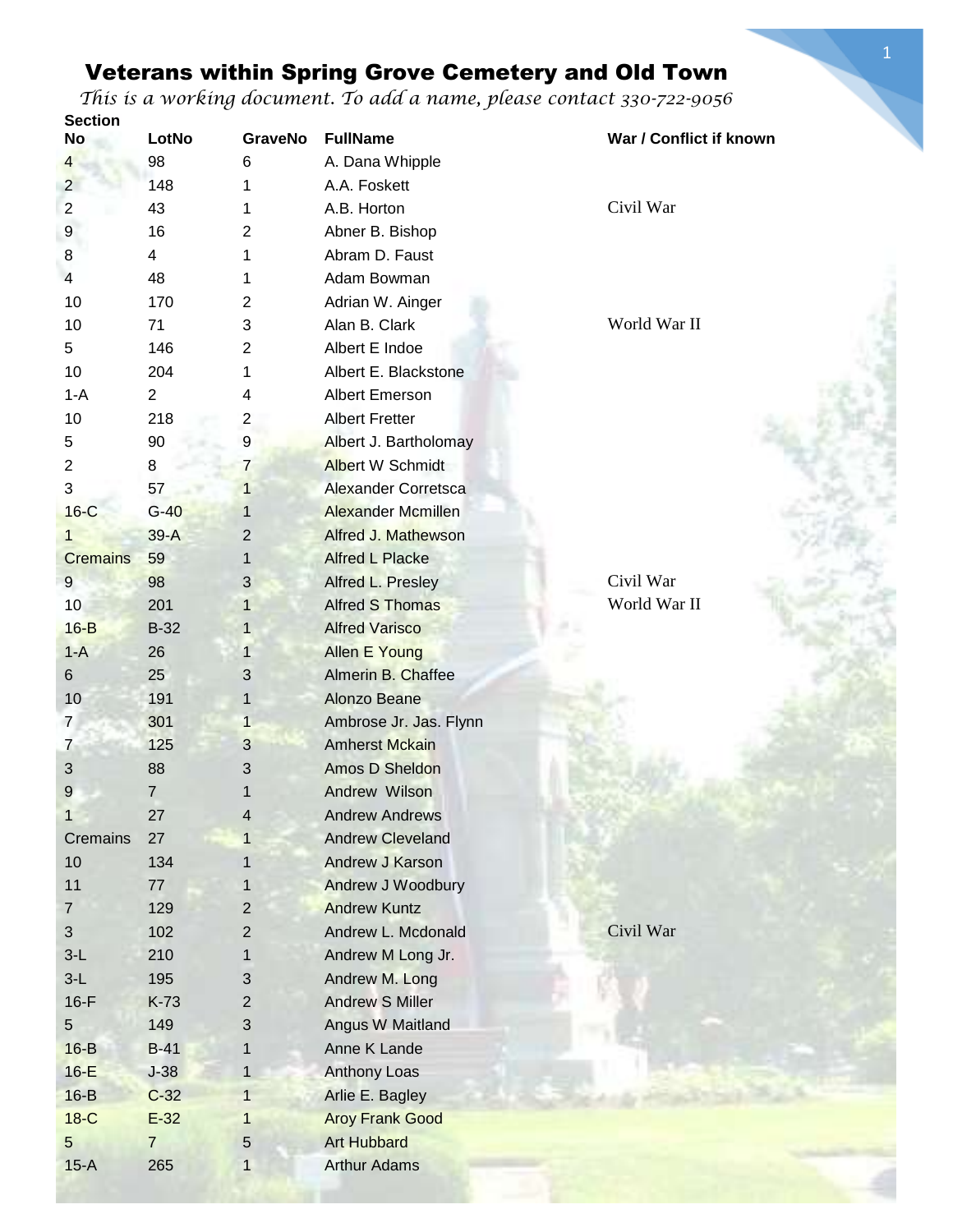2

| $16-A$          | $E-203$ | $\overline{2}$ | <b>Arthur Atkins</b>     |              |
|-----------------|---------|----------------|--------------------------|--------------|
| 10              | 95      | 1              | Arthur C. Lindley        |              |
| $\overline{2}$  | 132     | 8              | Arthur F Leach           |              |
| $1-A$           | 58      | 4              | Arthur G Letterle        |              |
| 6               | 85      | 1              | Arthur G Moon            |              |
| $15-B$          | 63      |                | Arthur G. Fluker         |              |
| 9               | 37      | 8              | Arthur J. Murray         |              |
| $17-E$          | K-57    |                | Arthur James Sullivian   | World War II |
| $\overline{2}$  | 128     | 5              | Arthur O. Schafer        |              |
| 6               | 34      | 1              | Arthur Van Epp           |              |
| 5               | 90      | 2              | Asa Ingraham             |              |
| 7               | 238     |                | Asa W. Dean              |              |
| 3               | 26 1/2  | 2              | <b>Atwood Merritt</b>    |              |
| 6               | 169     | $\overline{2}$ | <b>August Ball</b>       |              |
| $16-A$          | $C-2$   | $\overline{c}$ | <b>August Mynatt</b>     |              |
| 3               | 56      | 1              | Augustus H. Peake        |              |
| Old Town        |         |                | <b>Austin Badger</b>     |              |
| $\overline{4}$  | 73      | $\,6$          | <b>Austin L. Damon</b>   |              |
| 10              | 123     | 2              | <b>Austin R Scott</b>    |              |
| $\overline{7}$  | 85      | 1              | <b>Basil Burrer</b>      |              |
| $5\overline{)}$ | 149     | $\bf 8$        | <b>Basilio Saporito</b>  |              |
| $16-E$          | $J-33$  | 1              | <b>Ben J Drawe</b>       |              |
| $\overline{7}$  | 255     | $\mathbf{1}$   | Benjamin A Martin        |              |
| $\overline{4}$  | 62      | $\overline{4}$ | Benjamin E. Potter       |              |
| 10              | 417     | 1              | <b>Benn Smalley</b>      |              |
| $17 - B$        | $K-39$  | $\mathbf{1}$   | <b>Bernard L Simmons</b> |              |
| 7 <sup>1</sup>  | 148     | $\mathbf{3}$   | <b>Bert Farkas</b>       |              |
| $16-E$          | $L-26$  | $\mathbf 2$    | <b>Billy Ray</b>         | World War II |
| 4               | 111     | 9              | <b>Blake C Friedt</b>    |              |
| $\overline{7}$  | 177     | 3              | <b>Blake C Lance</b>     |              |
| $1-A$           | 35      | $\mathbf{1}$   | <b>Blake P. Munson</b>   |              |
| 10 <sup>1</sup> | 391     | 1              | Boyd A. Davenport        |              |
| $17 - B$        | $L-33$  | $\overline{2}$ | Boyd B. Conrad           |              |
| $16-E$          | $K-25$  |                | <b>Boyd L Berry</b>      |              |
| $17-F$          | $H-100$ | 1              | <b>Brian J Mchugh</b>    |              |
| $\overline{2}$  | 13      | $\overline{2}$ | <b>Bryan Gray</b>        | World War I  |
| 10              | 275     | $\mathbf{2}$   | <b>Burton C Houseman</b> |              |
| $15-A$          | 137     | $\overline{2}$ | <b>Byron K Ford</b>      |              |
| Old Town        |         |                | C. S. Varney             |              |
| $17-A$          | $P-35$  | $\mathbf{1}$   | C. William Yehnert       |              |
| $16-B$          | $B-43$  | 1              | Carl A. Werner           |              |
| 9               | 21      | $\overline{7}$ | Carl E Steeb             |              |
| $18-B$          | $A-80$  | $\mathbf{1}$   | <b>Carl E Thomas</b>     |              |
| $16-F$          | $L-81$  | 1              | Carl F Jobe              |              |
| $\overline{7}$  | 245     | 1              | <b>Carl Hamilton</b>     |              |
|                 |         |                |                          |              |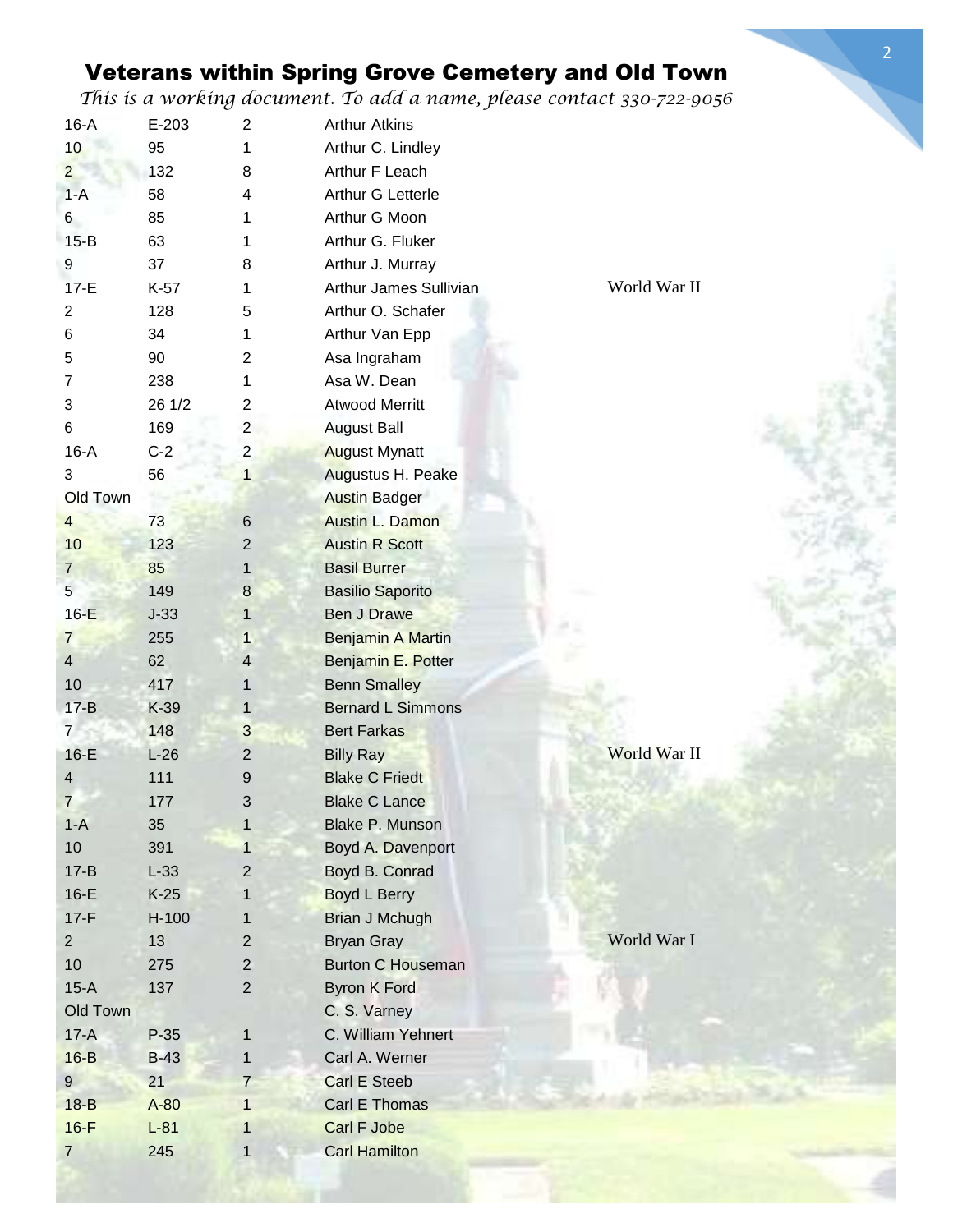3

|                         | U         |                | ر .                                                    |                 |
|-------------------------|-----------|----------------|--------------------------------------------------------|-----------------|
| $16-F$                  | $L-69$    | 1              | Carl J. Mason                                          | Korean Conflict |
| $16-A$                  | $E-204$   | 1              | Carl L Martienssen                                     |                 |
| $18-B$                  | A-68      |                | Carl L. Failor                                         |                 |
| $17-D$                  | Q90       | 1              | Carl R. Frame                                          |                 |
| 10                      | 110       | $\overline{2}$ | <b>Carl Thomas Abell</b>                               |                 |
| 10                      | 47        | 3              | Carlie L. Brooks                                       | World War II    |
| 10                      | 251       | 1              | <b>Carlisle Betz</b>                                   | World War II    |
| $15-B$                  | $20 - B$  | 3              | <b>Carol Edward Diehl</b>                              | Korean Conflict |
| $16-E$                  | $K-30$    | 1              | Carroll B Mcclure                                      |                 |
| 9                       | 26        | 5              | <b>Catherine Sanders</b>                               |                 |
| $18-E$                  | $H-13$    |                | <b>Charles Biliczky</b>                                | World War II    |
| $18-D$                  | D-69      | 1              | Charles C Skurvid                                      |                 |
| 10                      | 73        | 3              | <b>Charles Cox</b>                                     |                 |
| $\mathbf{1}$            | 28        | 5              | <b>Charles E Bostwick</b>                              |                 |
| $17 - B$                | N-49      | 1              | Charles E. Carey                                       |                 |
| 10                      | 49        | 3              | Charles E. Hunt                                        |                 |
| $16-A$                  | $E - 221$ | $\overline{2}$ | <b>Charles F Bates</b>                                 |                 |
| $1-A$                   | 13        | 1              | <b>Charles F. Smith</b>                                |                 |
| $16-A$                  | $D-106$   | 1              | <b>Charles Fred Breska</b>                             |                 |
| $18-A$                  | $C-27$    | 1              | <b>Charles H Lattimore</b>                             |                 |
| 1                       | 64        | $\overline{4}$ | Charles H. Kimball                                     | Civil War       |
| 5                       | 28        | 5              | <b>Charles Hinman Hewes</b>                            |                 |
| $3-L$                   | 173       | 1              | <b>Charles J Wolfe</b>                                 |                 |
| $16-A$                  | D-127     | $\mathbf{1}$   | Charles J. Dolejs                                      |                 |
| 10                      | 11        | $\overline{4}$ | Charles Jr. Lons                                       |                 |
| $1-A$                   | 9         | $\,6$          | Charles Jr. W Lawrence                                 |                 |
| 3 <sup>1</sup>          | 130       | $\overline{2}$ | <b>Charles Kimber</b>                                  |                 |
| 10                      | 27        | $\overline{2}$ | <b>Charles L Martin</b>                                |                 |
| $\,6\,$                 | 127       | $\overline{4}$ | <b>Charles L Smith</b>                                 |                 |
|                         |           | 10             | Charles L. Masek                                       | World War II    |
| 4                       | 117       |                |                                                        |                 |
| $\overline{4}$          | 25        | 5              | <b>Charles Lance</b>                                   |                 |
| $\overline{\mathbf{4}}$ | 130       | $6\phantom{1}$ | <b>Charles Levet</b>                                   |                 |
| $16-C$                  | $G-26$    |                | <b>Charles Luther Klock</b><br><b>Charles M. White</b> |                 |
| $17-E$                  | $L-86$    |                | <b>Charles Pardee Sanders</b>                          |                 |
| $9\,$                   | 26        | 4              |                                                        |                 |
| $18-D$                  | $E-83$    |                | Charles R. Schaefer                                    |                 |
| $1-A$                   | 102       |                | <b>Charles Ream</b>                                    |                 |
| Cremains                | 10        |                | <b>Charles Reese</b>                                   |                 |
| $16-B$                  | $C-41$    | $\overline{2}$ | Charles S. Martin                                      | World War II    |
| $17-E$                  | L90       | 1              | <b>Charles Stephen Mcewen</b>                          |                 |
| $1-A$                   | 106       | 1              | <b>Charles Union</b>                                   |                 |
| $\overline{9}$          | 129       | $\mathbf{1}$   | <b>Charles W Sprankle</b>                              |                 |
| 3                       | 145       | $\overline{2}$ | <b>Charles Wesley Manville</b>                         |                 |
| 6                       | 154       | 1              | <b>Chas. Fields</b>                                    |                 |
| $\sqrt{5}$              | 72        | 1              | Chauncey J. Hunt                                       |                 |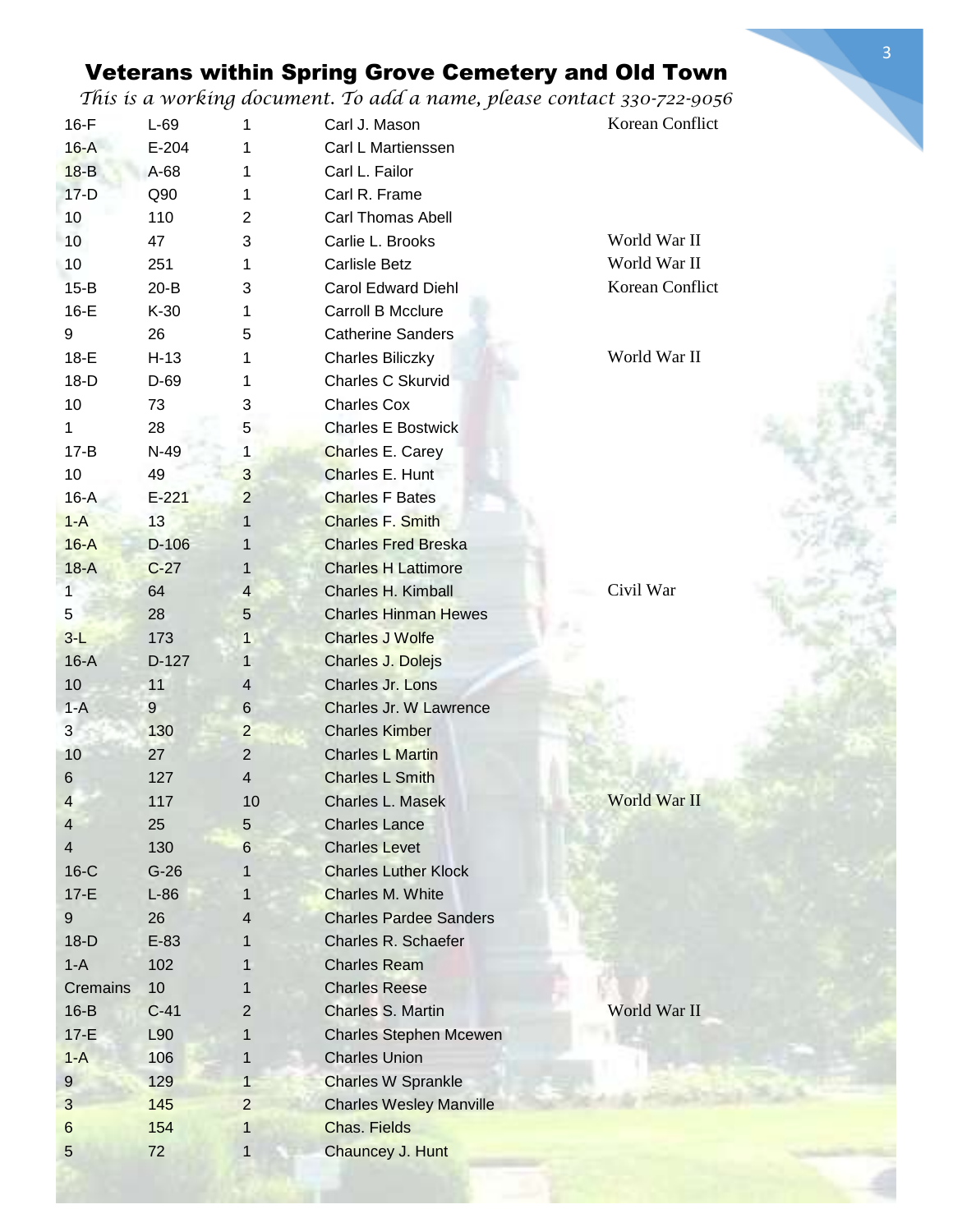| 11              | 64             | 1              | Chris Berg                    |                        |
|-----------------|----------------|----------------|-------------------------------|------------------------|
| 10              | 61             | 3              | Christian James Koenig        |                        |
| $\overline{2}$  | 95             | 3              | Clair I Miller                |                        |
| 9               | 84             | 1              | Clare R. Warner               |                        |
| 3               | 149            | 3              | <b>Clarence D Rickard</b>     |                        |
| 10              | 304            | 2              | Clarence K Kloetzly           |                        |
| $16-E$          | $K-42$         | 1              | Clarence Matejka              |                        |
| $18-C$          | $F-13$         | 1              | Clarence Miller Jr.           |                        |
| 1               | 89             | 1              | Clarence W Tanner             |                        |
| $16-B$          | $C-43$         | 2              | Claude L. Pearce              |                        |
| 10              | 159            | 1              | Clay O. Halderman             |                        |
| 7               | 160            | 4              | Clayton D Wiles               |                        |
| 7               | 165            | 3              | Clayton H. Carlton            |                        |
| 10              | 253            | $\mathbf{1}$   | Clayton J Randall             |                        |
| 6               | 81             | $\overline{2}$ | <b>Clayton Oberholtzer</b>    |                        |
| $\overline{7}$  | 274            | $\overline{2}$ | <b>Clement C Hellinger</b>    |                        |
| $16-A$          | $B-17$         | $\mathbf{1}$   | <b>Clifford Allen Skiver</b>  |                        |
| 10              | 359            | 3              | <b>Clifford Bracey</b>        |                        |
| $18-A$          | $C-15$         | $\mathbf 1$    | <b>Clinton Charles Cogar</b>  |                        |
|                 |                |                | <b>Clinton W. Schmidt</b>     |                        |
| $1-A$           | 45             | 3              |                               |                        |
| 10              | $\overline{4}$ | 1              | <b>Cloyd Leonard Arbogast</b> |                        |
| $16-F$          | $L-71$         | $\mathbf{1}$   | <b>Clyde Hignite</b>          |                        |
| $\mathbf{3}$    | 155            | $\mathbf{1}$   | <b>Clyde M Seymour</b>        |                        |
| 1               | 26             | 6              | Clyde Wightman                |                        |
| $17 - B$        | $N-33$         | 1              | Cofer E. Carpenter            |                        |
| 10              | 219            | $\overline{2}$ | Corwin B. Riegger             |                        |
| $\overline{7}$  | 23             | 6              | Corwin J (Gus) Letterly       |                        |
| 4               | 75             | 1              | <b>Corwin Riegger</b>         |                        |
| 3               | 115            |                | <b>Courtney Lawrence</b>      | World War I            |
| 1               | 79             |                | <b>Curtis Abbott</b>          |                        |
| 2               | 137            | $\overline{7}$ | Cyrus S Babcock               |                        |
| 6               | 128            | 3              | Dale H Sanford                | <b>Korean Conflict</b> |
| $18-F$          | $H-53$         | 1              | <b>Dale Ponsford</b>          |                        |
| 4               | 157            | 1              | Danforth H. Ainsworth         |                        |
| 5               | 31             | 3              | Daniel A Wells                |                        |
| Old Town        |                |                | Daniel Harrington             |                        |
| <b>Cremains</b> | 187            | $\overline{c}$ | Daniel Henry                  | <b>Korean Conflict</b> |
| 5               | 216            | 1              | Daniel J. Dietrich Jr.        |                        |
| $17 - B$        | $K-46$         |                | Danilo Mardovin               |                        |
| $16-B$          | $C-47$         | 1              | Darl Doty                     |                        |
| <b>Cremains</b> | 9              | 1              | <b>Darrell Wass</b>           |                        |
| $\overline{2}$  | 98             | 5              | David A Randall               |                        |
| $\overline{2}$  | 37             | 1              | David A Witter                |                        |
| $17-D$          | $Q-80$         | 1              | David A. Danszczak            |                        |
| $18-B$          | <b>B-66</b>    | 1              | <b>David C Morris</b>         |                        |
|                 |                |                |                               |                        |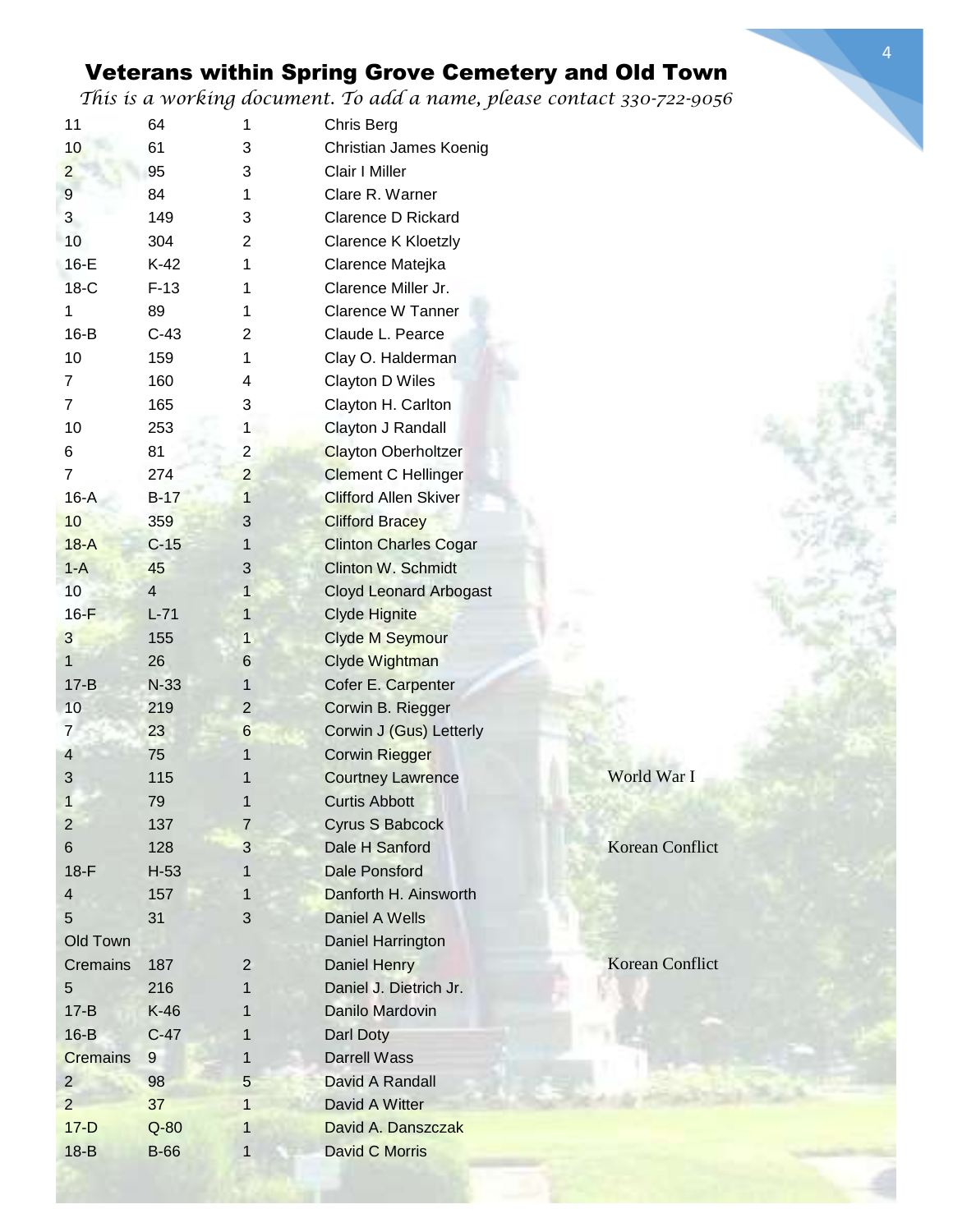| $15-A$          | 293         | 1                       | David D. Thomas             |                        |
|-----------------|-------------|-------------------------|-----------------------------|------------------------|
| 10              | 132         | 1                       | David Jr. Medley            |                        |
| 10              | 57          | 1                       | David King                  | Korean Conflict        |
| $17-A$          | $P-44$      | 1                       | David L. Brewer             |                        |
| CLBM-1          | 30          | 1                       | David L. Ream               |                        |
| $\overline{4}$  | 20          | 1                       | David S Young               |                        |
| 10              | 132         | $\overline{2}$          | David Sr. "Jack" Medley     |                        |
| 10              | 27          | 1                       | David V Rucker              |                        |
| 10              | 183         | 4                       | David W. Kellogg            |                        |
| 10              | 240         | 3                       | David W. Potter             |                        |
| $16-B$          | $E-240$     | 1                       | Day L. Chase                |                        |
| 1               | 38          | 10                      | Dean A Nettleton            |                        |
| $16-B$          | $C-31$      | $\overline{c}$          | <b>Delmar Hall</b>          |                        |
| $18-A$          | $C-33$      | 1                       | <b>Delmar Phillips</b>      |                        |
| 10              | 428         | $\mathbf{1}$            | <b>Delorre Salem Haddad</b> |                        |
| $16-A$          | $D-123$     | $\mathbf{1}$            | Dennis Krochmal             |                        |
| $16-D$          | $G-55$      | $\mathbf{1}$            | Dennis L Wolf               |                        |
| 1               | 291/2       | 1                       | Dieterich P. Fischer        |                        |
| $16-B$          | $C-36$      | $\mathbf{1}$            | <b>Dillard D Lester</b>     |                        |
| $17 - B$        | $M-51$      | 1                       | <b>Donald A Starrick</b>    |                        |
| <b>Cremains</b> | 52          | $\mathbf{1}$            | <b>Donald Donovan</b>       |                        |
| $18-E$          | $H-37$      | 1                       | Donald E. Gerspacher        | World War II           |
| <b>Cremains</b> | 213         | $\overline{c}$          | Donald E. Heyburn           |                        |
| 10              | 50          | 1                       | Donald E. Tubbs             |                        |
| $18-D$          | $E-73$      | $\mathbf{1}$            | <b>Donald Edie</b>          |                        |
| $18-A$          | $A-18$      | $\mathbf{1}$            | Donald F. Gratz             |                        |
| $18-D$          | $D-78$      | $\mathbf{1}$            | Donald J. Dusbiber          |                        |
| 10              | 236         | $\overline{4}$          | Donald J. Szalkowski        |                        |
| $16-A$          | $C-5$       | 1                       | <b>Donald Lee Barfoot</b>   |                        |
| 6               | 88          | 2                       | <b>Donald Lee Eads</b>      |                        |
| $16-B$          | <b>B-37</b> | $\mathbf{1}$            | Donald T Schwandt           |                        |
| 10              | 164         | $\mathbf{1}$            | Donald U. With              | World War II           |
| $18-D$          | $D-50$      | 1                       | Douglas L Woolsteen         |                        |
| $18-D$          | $E-75$      | 1                       | Douglas W. Johnson          |                        |
| $15-A$          | 176         | 1                       | <b>Douglas Wallace</b>      |                        |
| 10              | 185         | 1                       | Du Wayne West               | <b>Korean Conflict</b> |
| $\mathbf{3}$    | 66          | 3                       | <b>Duane Clark</b>          |                        |
| 18-C            | $E-19$      | 1                       | <b>Duane Schmid</b>         |                        |
| 5               | 132         | 6                       | <b>Dudley Borger</b>        |                        |
| $16-A$          | $C-13$      | 1                       | Dudley L. Hendricks         |                        |
| $\overline{4}$  | 59          | $\overline{\mathbf{4}}$ | Dwight Hinman               |                        |
| $15-B$          | 31          | $\mathbf{3}$            | E.G. Fahlman                |                        |
| $1-A$           | 5           | 6                       | Earl B. Gibbs               |                        |
| $15-B$          | 28          | 1                       | <b>Earl Frederick Haas</b>  | World War II           |
| $18-D$          | $D-82$      | $\overline{2}$          | Earl G. Hanovich            |                        |
|                 |             |                         |                             |                        |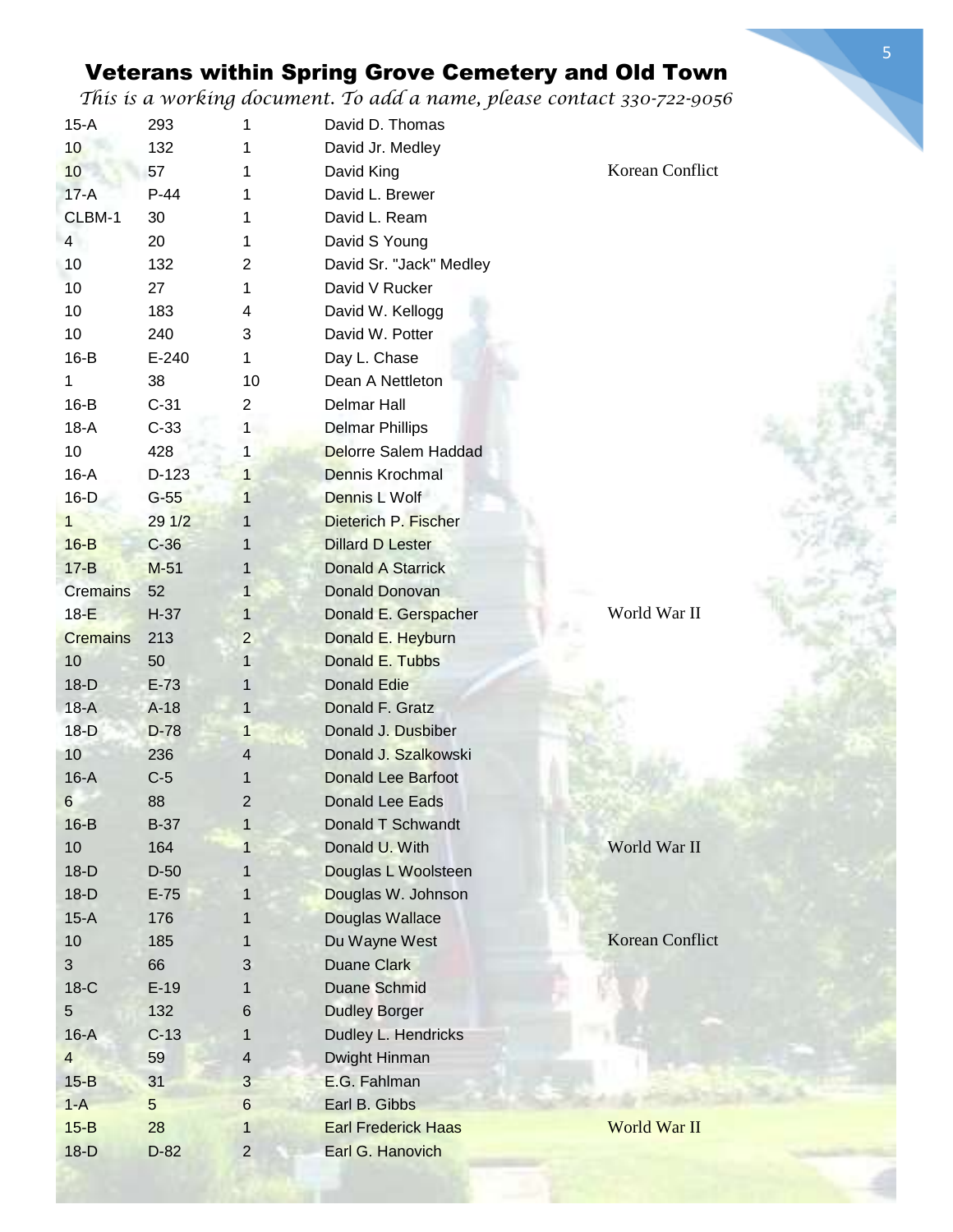| 1                | 57             | 9              | Earl J. Dailey              |              |
|------------------|----------------|----------------|-----------------------------|--------------|
| <b>Old Town</b>  |                |                | <b>Earl Miller</b>          |              |
| 10               | 25             | 1              | <b>Earle Gilliland</b>      |              |
| $15-B$           | $20-A$         | 1              | Eddie Diehl                 | World War I  |
| $\overline{4}$   | 133 1/2        | 1              | Eddie E. Huffman            |              |
| Cremains         | 25             | 2              | Edgar D Mount               |              |
| Cremains         | 120            | 1              | Edgar V. Arnold             |              |
| $1-A$            | $\overline{7}$ | 1              | Edward C. Gibbs             |              |
| $3-L$            | 183            | 1              | Edward E. Emerick           |              |
| 9                | 37             | 5              | <b>Edward R Kennan</b>      |              |
| 9                | 23             | 1              | <b>Edward Sylvester</b>     |              |
| $15-B$           | 50             | 1              | <b>Edward William Smith</b> |              |
| 10               | 368            | 1              | Edwin A. Mabry              |              |
| Cremains         | 227            | 1              | Edwin A. Temple             | World War II |
| $\overline{7}$   | 295            | 1              | <b>Edwin Barfoot</b>        |              |
| 10               | 36             | $\overline{2}$ | Edwin K. Ruby               |              |
| $17-A$           | $P-46$         | $\mathbf{1}$   | Edwin L Webb                |              |
| 5                | 59             | $\overline{c}$ | <b>Edwin Mabry</b>          | Civil War    |
| $\overline{4}$   | $\overline{9}$ | $\overline{2}$ | <b>Egbert D. Ashley</b>     |              |
| $\overline{4}$   | 158            | 1              | Elbridge G. Hard            |              |
| $\overline{2}$   | 78             | 5              | Eli B. Harris               |              |
| $\sqrt{5}$       | $\overline{7}$ | $\mathbf{1}$   | Eli Hubbard                 |              |
| <b>Mslm</b>      | $F-4$          | 1              | <b>Elias Roshon</b>         |              |
| $\mathbf{1}$     | 20             | 4              | <b>Elijah E Smedley</b>     |              |
| 3                | 31             | 4              | Elisha W. Beedle            |              |
| $\mathbf{1}$     | 37             | $\mathbf{1}$   | Eliza J. Hickox             |              |
| 10               | 406            | $\overline{c}$ | Elizabeth Betty Jo Mcmillan |              |
| $\overline{2}$   | 79             | $\overline{2}$ | <b>Elliott Mcdougall</b>    |              |
| 1                | 54             | 5              | Ellis J. Scharch            |              |
| $16-B$           | $D-147$        | $\mathbf{1}$   | <b>Ellison Brooks</b>       |              |
| CLBM-1           | 110            | $\mathbf{1}$   | Elmer A. Zarney             |              |
| $\mathbf{1}$     | 96             | 3              | Elmer E. Warren             |              |
| $15-A$           | 274            | 1              | <b>Elmer Kungli</b>         |              |
| 10               | 8              | 1              | <b>Elmer May</b>            | World War II |
| 5 <sup>5</sup>   | 37             | 5              | Elon G. Fenn                |              |
| $1-A$            | 108            | 1              | <b>Elory Davis</b>          |              |
| $16-E$           | $K-31$         | 1              | <b>Elsie Kostelnick</b>     |              |
| $\overline{2}$   | 140            | 3              | Emerson A. Rood             |              |
| $18-D$           | $F-85$         | 1              | Emil J. Cristell            |              |
| $\overline{7}$   | 63             | 1              | Emmanuel H. Tinstman        |              |
| 5                | 101            | $\overline{2}$ | Enoch H Wilford             |              |
| <b>Old Town</b>  |                |                | Enock E. Rorke              |              |
| $\boldsymbol{8}$ | $\overline{4}$ | 6              | Ephriam E. Brenner          |              |
| $\overline{4}$   | 76             | 3              | Erle C. Hawkins             |              |
| $17-A$           | $Q-29$         | 1              | <b>Erma Lewis Grice</b>     |              |
|                  |                |                |                             |              |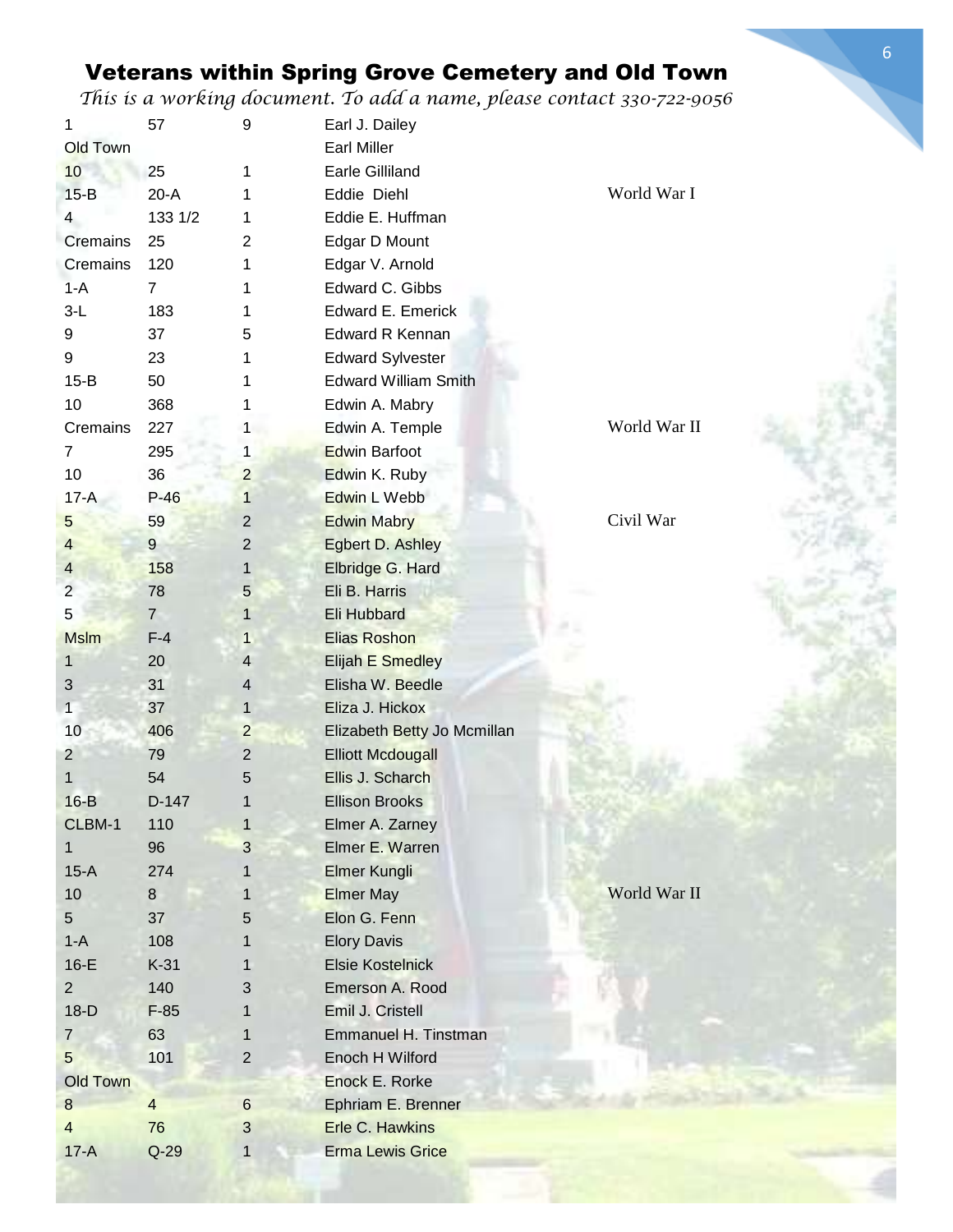| 10               | 348         | 2              | Ernest J. Eastwood            |                  |
|------------------|-------------|----------------|-------------------------------|------------------|
| 10               | 367         | 1              | <b>Ernest Koenig</b>          |                  |
| $\overline{2}$   | 124         | $\overline{2}$ | Ernest S. Gault               |                  |
| $\overline{2}$   | 94          | 3              | Ernest T Sherman              |                  |
| 10               | 29          | $\overline{2}$ | Erwin H Rickard               |                  |
| Cremains         | 16          | 2              | Esther C Zsarnay              |                  |
| $18-F$           | $J-52$      | 1              | Eugene Joseph Palmer          |                  |
| $15-B$           | 128         | 1              | Eugene Leroy Ford             |                  |
| $17-D$           | $O-68$      | 1              | Eugene S Sulenski             |                  |
| $16-B$           | A-78        | 1              | Eugene T. Claypool            |                  |
| $16-B$           | $E-228$     | 1              | Eugene Tyrrell                |                  |
| $17 - B$         | M-53        | 1              | Evan J. Yuong                 | World War II     |
| $16-B$           | $C-50$      | 2              | Ezekiel Thomas                |                  |
| $\overline{2}$   | 132         | $\overline{c}$ | Ezeriah Spellman              |                  |
| $\overline{7}$   | 23          | $\overline{2}$ | <b>Floyd E Letterle</b>       |                  |
| 3                | 14          | $\overline{4}$ | Floyd E. Winebrenner          |                  |
| $3-L$            | 209         | $\mathbf{1}$   | Ford E. Cannon                |                  |
| $15-A$           | 193         | $\overline{2}$ | <b>Ford Messenger</b>         |                  |
| $16-F$           |             |                | Fox H Henderson               |                  |
|                  | $J-65$      | 1              |                               |                  |
| $16-F$           | $L-53$      | 1              | <b>Frances V Rau</b>          |                  |
| $16-E$           | K-38        | $\mathbf{1}$   | <b>Francis Ladd Carpenter</b> |                  |
| $18-E$           | $J-19$      | $\mathbf{1}$   | Francis X. Murray             |                  |
| $16-C$           | $G-16$      | 1              | Frank A. Setzko               | World War II     |
| $18-D$           | $F-69$      | $\mathbf{1}$   | <b>Frank Bagley</b>           |                  |
| $\,6$            | 51          | 3              | <b>Frank Cogswell</b>         |                  |
| 10               | 330         | $\sqrt{3}$     | Frank E. Feckley              |                  |
| $\overline{4}$   | 116         | 5              | Frank H. Brought              |                  |
| $\overline{2}$   | 145         | 4              | <b>Frank Hills</b>            |                  |
| 10               | 330         | $\overline{c}$ | Frank Jr. C. Feckley          |                  |
| $15 - B$         | 27          | 1              | <b>Frank Judkins</b>          |                  |
| $\sqrt{5}$       | 122         | $\overline{2}$ | Frank Kvarda                  |                  |
| 1                | 90          | $\overline{7}$ | <b>Frank Lutz</b>             |                  |
| $\boldsymbol{9}$ | 121         | $\sqrt{3}$     | Frank Lyle Rollins            | World War I & II |
| $18-A$           | <b>B-31</b> | $\overline{2}$ | <b>Frank Poor</b>             |                  |
| $\overline{7}$   | 138-A       | $\mathbf{2}$   | Frank R. Dushenke             | World War II     |
| 5                | 130         | $\mathbf{2}$   | Frank W Woods                 |                  |
| Old Town         |             |                | Franklin B. Willard           |                  |
| 9                | 17          | 1              | <b>Franklin Mark Burdoin</b>  | Civil War        |
| $\overline{4}$   | 79          | $\mathbf 2$    | Franklyn William Clark        |                  |
| 5                | 51          | $\overline{4}$ | <b>Fred B Pierce</b>          |                  |
| $\mathbf{1}$     | 48          | $\overline{4}$ | <b>Fred Hutchins</b>          |                  |
| 10               | 240         | $\overline{2}$ | Fred J. Grenfell              |                  |
| $5\phantom{.0}$  | 98          | $6\phantom{1}$ | Fred S. Dower                 |                  |
| $\mathfrak{S}$   | 119         |                |                               |                  |
|                  |             | 1              | Fred W Hoyt                   |                  |
| $\sqrt{5}$       | 79          | $\sqrt{3}$     | <b>Fred W Kelser</b>          | World War I      |

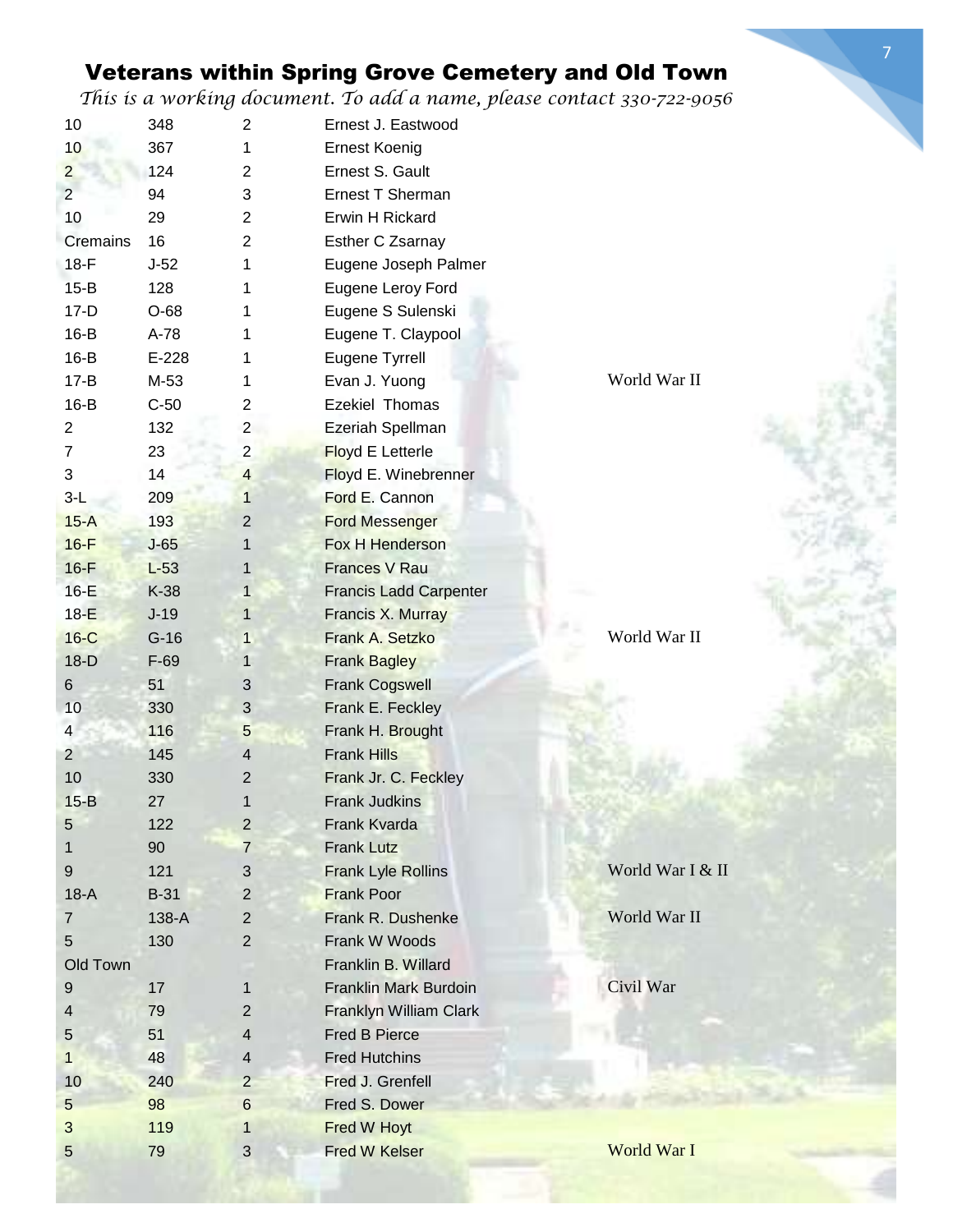| $16-B$          | E-232       | 2                       | Frederick A. Fri Sr.          |              |
|-----------------|-------------|-------------------------|-------------------------------|--------------|
| $17 - B$        | $K-37$      | 1                       | Frederick J Kitchen           |              |
| $1-A$           | 33          | 7                       | Frederick M. Greenwood        |              |
| $\,6$           | 52          | 4                       | Fredrick Edwards Koehler      | World War II |
| $\overline{4}$  | 8           | 3                       | G W Upson                     |              |
| $18-C$          | $F-23$      | 1                       | Gary F. Blaha                 |              |
| $16-D$          | $F-82$      | 1                       | Gary N Keith                  |              |
| $18-B$          | <b>B-73</b> | 1                       | <b>Gaylard Mills</b>          |              |
| $\mathbf 1$     | 86          | 1                       | Geo D. Billings               |              |
| $16-C$          | $G-1$       | 1                       | George A. Denton Sr.          |              |
| 4               | 125         | 3                       | George A. Washburn            |              |
| 4               | 35          | 8                       | George B Bagley               | Civil War    |
| Old Town        |             |                         | George B. Root                |              |
| 5               | 120-A       | $\overline{2}$          | George Bloodworth             |              |
| 4               | 162         | $\,6$                   | George C. Fretz               |              |
| $17-C$          | $J-32$      | $\mathbf 1$             | George C. Rodgers Jr.         |              |
| $18-B$          | $A-58$      | $\mathbf{1}$            | <b>George Christen</b>        |              |
| 10              | 347         | 1                       | <b>George E Turner</b>        |              |
| <b>Cremains</b> | 63          | 1                       | <b>George E Whitmarsh</b>     |              |
| $15-A$          | 273         | 1                       | George E. Jones               |              |
| 5               | 402         | $\overline{c}$          | George E. Wilson              | World War II |
| 4               | 68          | 3                       | <b>George Esgate</b>          |              |
| 3               | 21          | 3                       | George F. Slater              |              |
| 9               | 127         | 1                       | George H Loomis               |              |
| 10              | 364         | $\overline{c}$          | George H Wilson               |              |
| 10              | 381         | $\mathbf{1}$            | <b>George Handy Miner</b>     |              |
| 9               | 35          | $\overline{c}$          | George Hayden                 |              |
| $16-A$          | $B-13$      | $\mathbf{2}$            | George J. Drexler             |              |
| Old Town        |             |                         | George Kast                   |              |
| 9               | 71          | $\overline{\mathbf{c}}$ | <b>George Kennedy</b>         | Civil War    |
| $\,6$           | 150         | $\overline{c}$          | George Lucas                  |              |
| $9\,$           | 87          | $\overline{c}$          | George M Wait                 |              |
| $16-A$          | $A-53$      | 2                       | George O Ingram               |              |
| $18-A$          | $A-25$      | 2                       | George O. Cronk               |              |
| $\overline{4}$  | 32          | 5                       | <b>George R Howard</b>        |              |
| 10              | 155         | 1                       | George R Madison              |              |
| 10              | 344         | 4                       | <b>George Rudolph Ebeling</b> |              |
| 5               | 133         | 4                       | George W Lewis                |              |
| $\overline{2}$  | 94          | 6                       | George W Sherman              |              |
| $6\,$           | 148         | 1                       | George W. Few                 |              |
| $18-A$          | $B-16$      | 1                       | George W. Gifford             |              |
| $18-D$          | $F-55$      | $\mathbf{1}$            | George Yeager                 |              |
| 2 <sup>2</sup>  | 82 1/2      | 3                       | <b>Gerald B Black</b>         |              |
| $18-C$          | $E-14$      | 1                       | <b>Gerald Miller</b>          | World War II |
| $16-B$          | $C-40$      | $\overline{2}$          | <b>Gerald R Mcclure</b>       |              |
|                 |             |                         |                               |              |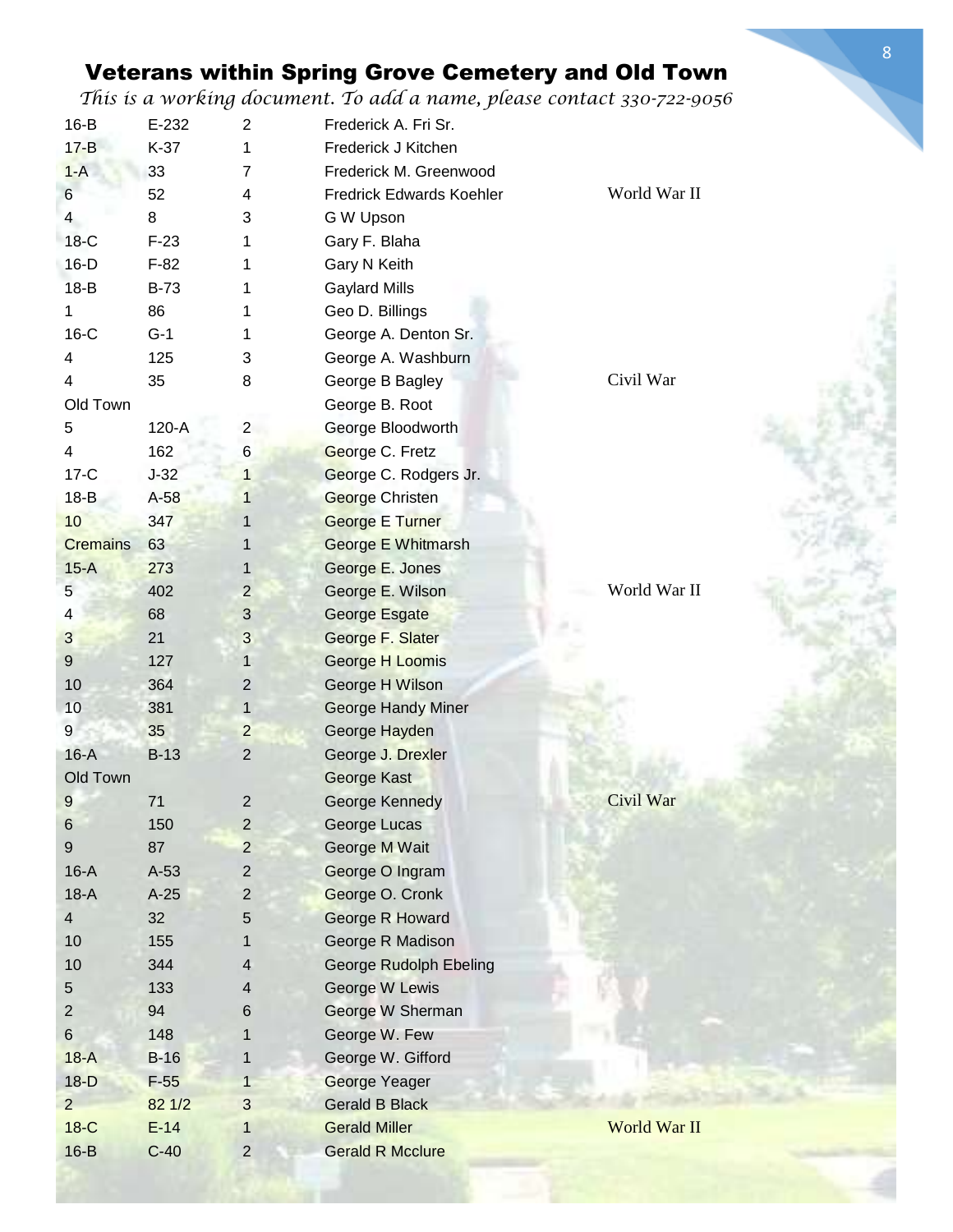*This is a working document. To add a name, please contact 330-722-9056*

| 6              | 87        | 1                   | <b>Gerald Voorhees</b>       |              |
|----------------|-----------|---------------------|------------------------------|--------------|
| $18-E$         | $I-25$    | 1                   | Gerhart Jaklitsch            |              |
| $16-B$         | $E - 251$ | 1                   | Gifford A. White             |              |
| $\overline{7}$ | 21        | 4                   | Gilbert Smith Allen          |              |
| Old Town       |           |                     | Glen F. A. Abbott            |              |
| $\overline{2}$ | 84        | 3                   | Glendon E Schafer            |              |
| $1 - A$        | 96        | 1                   | Glenford W Rozell            |              |
| $17-E$         | $L-59$    | 1                   | Glenn A. Norenberg           | World War II |
| 10             | 345       | 1                   | Glenn B Knecht               |              |
| $18-F$         | H-66      | 1                   | Glenn E. Crum                | World War II |
| $1-A$          | 32        | 5                   | Glenn F. Dougherty           |              |
| $16-E$         | $K-7$     | 2                   | Glenn H. Grable              |              |
| $\overline{7}$ | 221       | 1                   | Glenn J. Linek               | World War II |
| 5              | 117       |                     | Glenn L Kindig               |              |
| $1 - A$        |           | 1<br>$\overline{2}$ | Gordon H. Morton             |              |
|                | 126       |                     |                              |              |
| 1              | 92        | $\mathbf{1}$        | <b>Gordon Kellogg</b>        |              |
| 4              | 98        | $\boldsymbol{9}$    | <b>Graham Forbes Paton</b>   | World War II |
| 3              | 204       | $\overline{2}$      | <b>Grant W Wood</b>          |              |
| $17-C$         | $I-37$    | $\mathbf{1}$        | <b>Gregory Kovach</b>        |              |
| $\overline{7}$ | 329       | 1                   | <b>Gurdon H Morris</b>       |              |
| 3              | 107       | 5                   | <b>Guy Chamberlain</b>       |              |
| $17-A$         | $Q-46$    | $\mathbf{1}$        | H. Dennis Dannley            |              |
| $\overline{2}$ | 21        | 10                  | H. Max Mcfadden              |              |
| Old Town       |           |                     | H. W. Whitney                |              |
| $\overline{2}$ | 151       | $6\,$               | H.P. Foskett                 |              |
| 10             | 130       | $\mathbf{1}$        | <b>Hal D Miley</b>           |              |
| $\overline{4}$ | $133-A$   | 1                   | Harley B. Comadoll           |              |
| 10             | 13        | 1                   | <b>Harold Andrews</b>        |              |
| $17-A$         | $Q-42$    | 1                   | Harold Thoburn               |              |
| $16-B$         | $B-34$    |                     | Harold D. Pearson            |              |
| 6              | 61        | 4                   | Harold E Roshon              |              |
| $18-C$         | $D-27$    | $\mathbf{1}$        | Harold E. Acker              |              |
| $\overline{7}$ | 139       | $\overline{2}$      | <b>Harold Eugene Febus</b>   | World War II |
| 5              | 132       | 13                  | <b>Harold Everett Borger</b> |              |
| $17-A$         | $Q-33$    | 1                   | <b>Harold Friedt</b>         |              |
| 5              | 20        | $\overline{2}$      | Harold H. Mcfarland          |              |
| $18-A$         | $B-32$    | $\mathbf{1}$        | Harold L Wadsworth           |              |
| $18-C$         | $E-10$    | $\overline{2}$      | Harold R. Eberle             |              |
| $\overline{2}$ | 31        | 3                   | Harrison A. Rorke            | Civil War    |
| 5              | 28        | $\mathbf 2$         | Harrison G Blake             | World War I  |
| 9              | 36        | $\mathbf 2$         | Harrison H. Hard             |              |
| $16-A$         | $E - 211$ | $\mathbf{1}$        | Harry Brubaker               |              |
| $\overline{9}$ | 41        | $\overline{2}$      | Harry & Harry C. Spillman    |              |
|                |           |                     |                              |              |
| 10             | 147       | $\mathbf{1}$        | <b>Harry A Ross</b>          |              |
| $15-A$         | 289       | $\mathbf{1}$        | Harry A. Emerson             |              |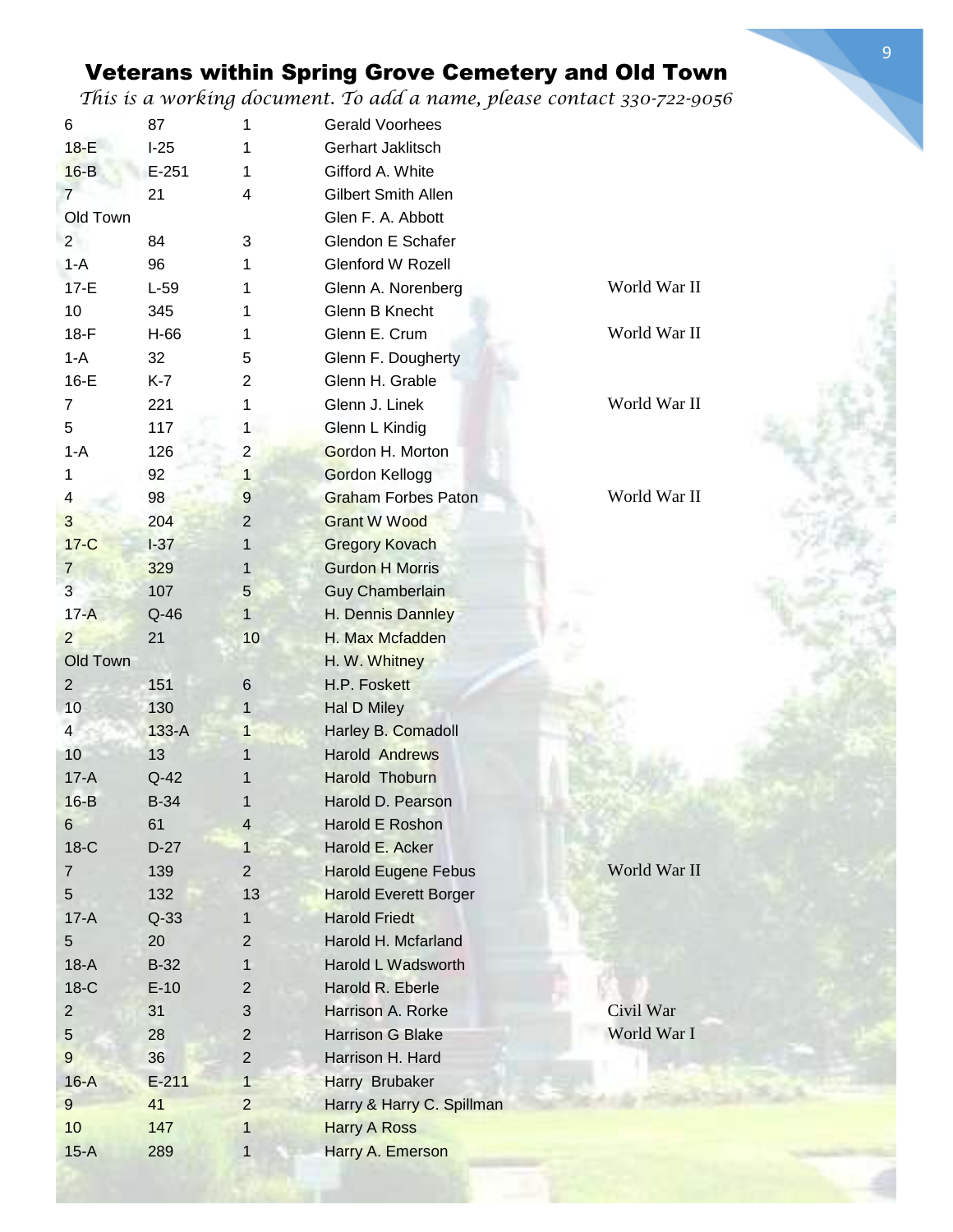*This is a working document. To add a name, please contact 330-722-9056*

| 10                      | 64             | 1                       | Harry Barnhart              |                        |
|-------------------------|----------------|-------------------------|-----------------------------|------------------------|
| $16-B$                  | E-237          | 2                       | Harry C Ross                |                        |
| $16-B$                  | $A-57$         | 1                       | Harry Campbell              |                        |
| 6                       | 129            | 3                       | Harry D. Lutz               |                        |
| 10                      | 205            | 1                       | Harry Davenport             |                        |
| $1-A$                   | 45             | 1                       | Harry E. Aylard             |                        |
| 4                       | 98             | 3                       | Harry E. Riegger            |                        |
| 10                      | 305            | 1                       | Harry G Streett             |                        |
| $17-D$                  | $O-60$         |                         | Harry George Lloyd          | World War II           |
| $18-A$                  | $B-20$         | 1                       | Harry H Pursley             |                        |
| $\overline{2}$          | 103            | 3                       | Harry Jones                 |                        |
| Cremains                | 150            |                         | Harry L Sugden              |                        |
| Mslm                    | $C-8$          |                         | Harry M.D. Streett          |                        |
| Cremains                | 62             | 1                       | Harry N. Deeks              |                        |
| 10                      | 238            | 1                       | Harry R Kern                |                        |
| $16-B$                  | $B-51$         | $\mathbf{1}$            | Hartsel B Mccoy             |                        |
| $\overline{7}$          | 130            | $\overline{c}$          | Harvey P. Shirey            |                        |
| 10                      | 150            | $\overline{c}$          | <b>Helen J Szymen</b>       |                        |
| $18-A$                  | $C-17$         | $\mathbf{1}$            | Henry A. Day                |                        |
| $\overline{4}$          | 75             | 6                       | Henry C Riegger             |                        |
| $\mathbf{1}$            | $\mathbf{1}$   | 3                       | Henry C. Bates              |                        |
| $\overline{\mathbf{4}}$ | 129            | 1                       | Henry C. Gayer              |                        |
| 10                      | 244            | $\overline{\mathbf{c}}$ | <b>Henry E Laribee</b>      |                        |
| $\overline{7}$          | 191            | $\mathbf{1}$            | <b>Henry E Medley</b>       |                        |
| 10                      | 140            | 1                       | Henry E. Abell              |                        |
| $2^{\circ}$             | 136            | $\mathbf{1}$            | Henry E. Schuler            | Civil War              |
| $18-A$                  | $C-46$         | 1                       | Henry Harold Hoelzer        |                        |
| $15-B$                  | 65             | $\boldsymbol{2}$        | Henry Joseph Street         |                        |
| Old Town                |                |                         | <b>Henry Miller</b>         |                        |
| 2                       | 41             |                         | Henry O. West               |                        |
| $18-F$                  | $G-50$         | $\mathbf{1}$            | Herbert A. Reitzel          | World War II           |
| $\overline{2}$          | 121 1/2        | $\mathbf{1}$            | Herbert F. Bradway          |                        |
| 5                       | 16             | 16                      | Herbert L. Fuse Jr.         |                        |
| 3                       | 152            | 1                       | <b>Herbert M. Blakeslee</b> |                        |
| $16-B$                  | $B-41$         | 2                       | Herman A Lande              |                        |
| 5                       | 144            | 5                       | <b>Herman Canfield</b>      |                        |
| <b>Cremains</b>         | $\overline{7}$ | 1                       | <b>Herman Fred Graebner</b> |                        |
| $1-A$                   | 35             | 3                       | <b>Herman Munson</b>        |                        |
| $15-A$                  | 287            | 1                       | <b>Herold Shaw</b>          | <b>Korean Conflict</b> |
| $\overline{7}$          | 124            | 1                       | Hilton J. Mcmillan          |                        |
| <b>Old Town</b>         |                |                         | Hiram B. Floyd              |                        |
| $5\overline{)}$         | 46             | $\overline{2}$          | Hiram L Rounds              |                        |
| $18-F$                  | $-52$          | $\mathbf{1}$            | <b>Hobart Judkins</b>       |                        |
| $15-A$                  | 272            |                         | <b>Holly Ray Mccoy</b>      | <b>Korean Conflict</b> |
| 10                      | 57             | 1<br>3                  |                             |                        |
|                         |                |                         | <b>Howard King</b>          |                        |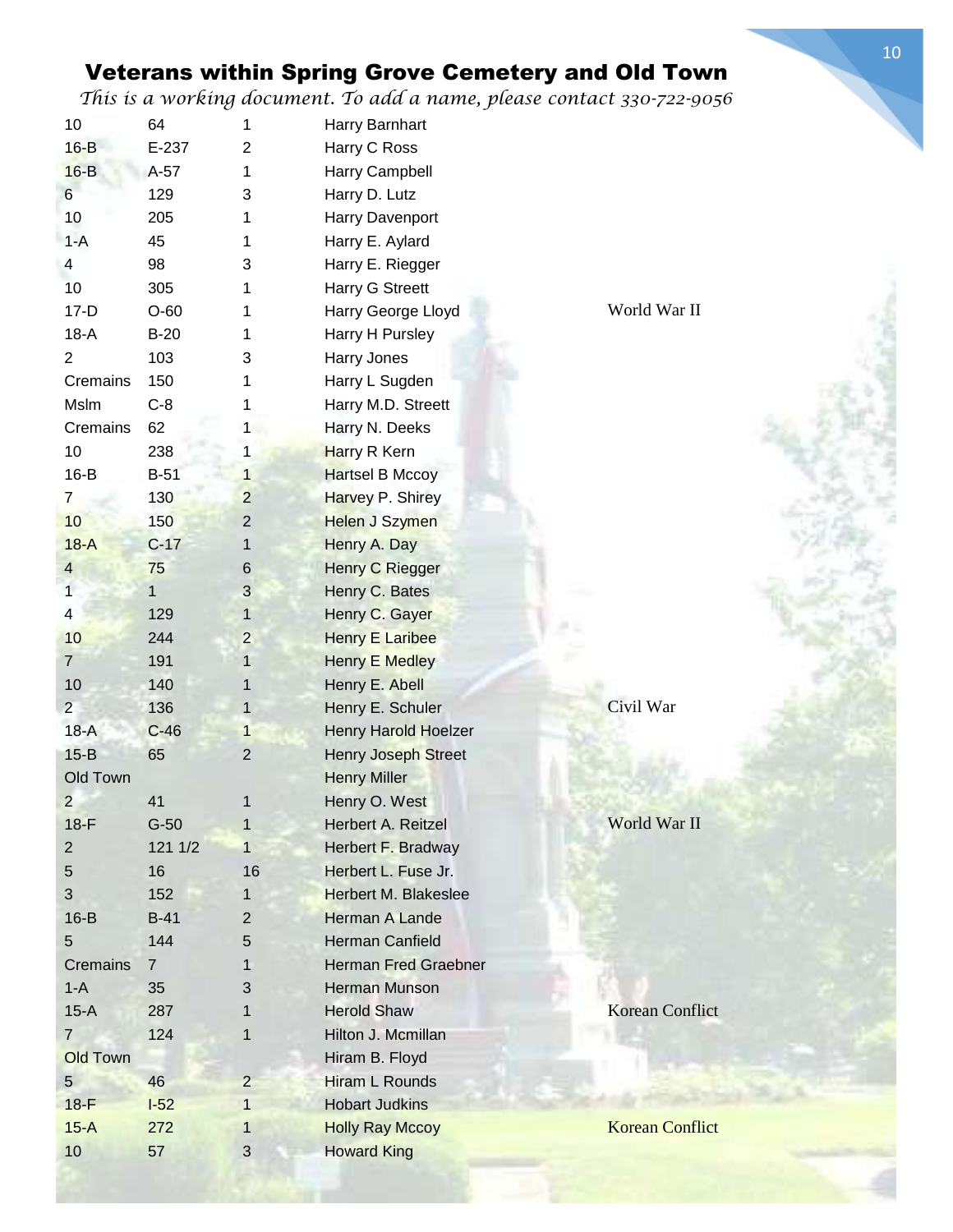| $17-C$          | $J-27$  | 1              | Howard O. Hunter             |                 |
|-----------------|---------|----------------|------------------------------|-----------------|
| $5\phantom{.0}$ | 113     | 8              | Howard W. Johnson            |                 |
| $\overline{7}$  | 122     | 1              | Howard W. Selzer             |                 |
| $17-A$          | $Q-22$  | 1              | <b>Howard Zellers</b>        |                 |
| $16-A$          | $B-3$   | 1              | Hugh John Lucas              |                 |
| 10              | 359     | 1              | Hugh W. Lamphear             |                 |
| 18-E            | $G-38$  | 1              | Hyel E Bagley                |                 |
| $\overline{2}$  | 59      | 1              | Ira Bennett                  |                 |
| $\overline{7}$  | 117-C   | 3              | Irvin R. Heller              |                 |
| 9               | 93      | 2              | <b>Isaac Roshon</b>          |                 |
| $18-D$          | $E-55$  | 1              | J. Dale Foster               |                 |
| 1               | 95      | 3              | J. N. Sipher                 |                 |
| $17 - B$        | $N-50$  | 1              | J. Thomas Streett            |                 |
| 5               | 33      | 1              | J.M. Dickerman               |                 |
| $\overline{7}$  | 134     | 3              | <b>Jack C Post</b>           |                 |
| $18-E$          | $G-22$  | $\overline{2}$ | Jack C. Hofstetter           |                 |
| 5               | $139-A$ | 3              | Jack E. Chester              |                 |
| $18-B$          | $A-94$  | $\mathbf{1}$   | <b>Jack L. Austin</b>        |                 |
| $16-A$          | $E-212$ | 1              | <b>Jack S Spencer</b>        |                 |
| 6               | 132     | $\overline{7}$ | Jack W. Ryan                 | World War II    |
| 9               | 69      | $\overline{c}$ | Jacob M. Hartman             |                 |
| 7               | 15      | $\,$ 6         | <b>James A Beshire</b>       | Korean Conflict |
| $1-A$           | 93      | $\mathbf{1}$   | James A Ray                  |                 |
| $17-F$          | $I-66$  | 1              | James A. Manning             |                 |
| $15-B$          | 18      | $\overline{c}$ | <b>James Arthur Brine</b>    |                 |
| $15-A$          | 237     | $\mathbf{1}$   | <b>James Baldwin</b>         |                 |
| 3               | 93      | 5              | <b>James Clark</b>           |                 |
| $15-B$          | 112     | 1              | James E Holston              |                 |
| $17-A$          | $P-41$  | 1              | James E Mcgill               |                 |
| 7               | 135     | 6              | James E. Southwick           | World War II    |
| $15-A$          | 150     | $\overline{2}$ | James Earl Vanaman           |                 |
| Cremains        | 84      | 1              | James F Tischke              |                 |
| 9               | 38      | $\overline{c}$ | James F. Emery               |                 |
| $1 - A$         | 5       | 7              | James F. Gibbs               |                 |
| 5               | 149-A   | 1              | James Gorfido                | World War II    |
| 4               | 135     | 1              | James H Greene               |                 |
| 2               | 46      | $\,6$          | James H. Fisher              |                 |
| 1               | 36      | 3              | James H. Hart                |                 |
| $1-A$           | 11      | 3              | James H. Snyder              |                 |
| $16-A$          | $A-13$  | 1              | James J Sheehy Sr.           |                 |
| $18-E$          | $H-32$  | $\mathbf 1$    | James Johnson                | World War II    |
| $\overline{7}$  | 20      | $\overline{4}$ | James Jr. Benjamin Palmquist |                 |
| $\overline{2}$  | 91      | 3              | James L Richards             |                 |
| $15-A$          | 281     | 1              | James L. Curtis              |                 |
| 5               | 399     | 1              | James L. Holden              |                 |
|                 |         |                |                              |                 |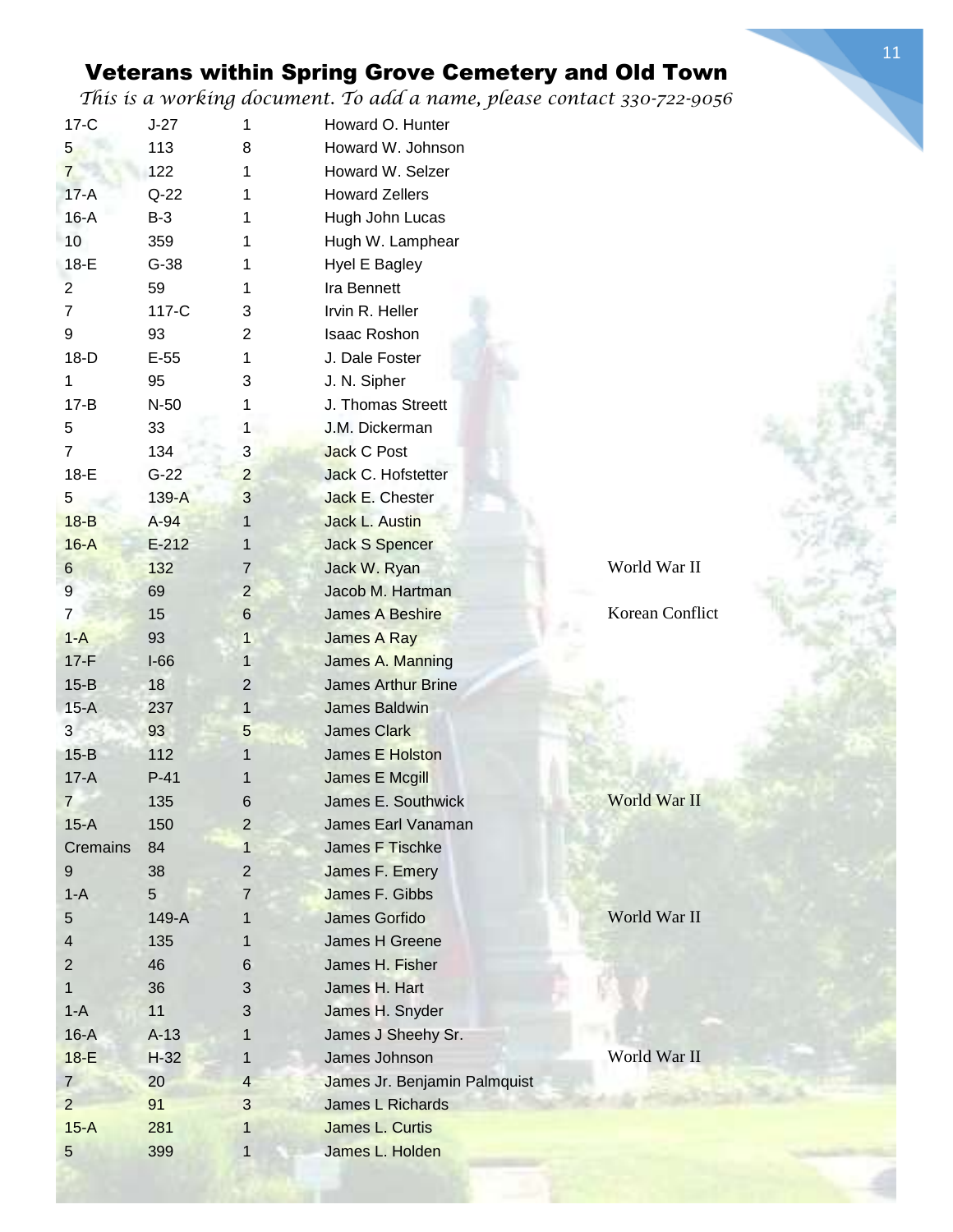| $17-C$                  | $J-52$         | 1              | James L. Longacre             |                  |
|-------------------------|----------------|----------------|-------------------------------|------------------|
| $16-A$                  | $A-32$         | 1              | James Leniar Carter           |                  |
| $16-D$                  | $G-53$         | 1              | James M Neumeyer              |                  |
| 10                      | 327            | 1              | James M. Herrington           |                  |
| $18-F$                  | $G-64$         | 1              | James R. Jack                 |                  |
| $7\overline{ }$         | 160            | 3              | <b>James Richard Grice</b>    |                  |
| 4                       | 68             | $\overline{2}$ | James Rumbelow                |                  |
| CLBM-1                  | $\overline{7}$ | 2              | James Simon                   |                  |
| $\overline{7}$          | 20             | 5              | James Sr. B. Palmquist        |                  |
| $18-A$                  | $C-10$         | 1              | James Sr. M. Diffee           |                  |
| 10                      | 201            | 3              | James T. Saunders             |                  |
| $1 - A$                 | 25             | $\overline{2}$ | James W. Anderson             |                  |
| Old Town                |                |                | James Welch                   |                  |
| $16-A$                  | $E-205$        | $\mathbf{1}$   | Jan Siegfried                 |                  |
| $17-E$                  | M-76           | 1              | Jay B. Foster                 | Vietnam Conflict |
| 10                      | 15             | $\mathbf{1}$   | Jefferey J. Vigneault         |                  |
| $1 - A$                 | 85             | $\mathbf{1}$   | <b>Jerry Mcginnis</b>         |                  |
| 11                      | 117            | 1              | <b>Jesse B. Scott</b>         |                  |
| $\overline{2}$          | 140            | $\overline{2}$ | <b>Jesse Harrington</b>       | Civil War        |
| $\overline{7}$          | 189            | 1              | <b>Jessie Hickling</b>        |                  |
| $1-A$                   | 101            | 1              | <b>Jeston Albert Myers</b>    |                  |
| $16-F$                  | $J-72$         | $\mathbf{1}$   | Joe Z. Farkas                 |                  |
| $15 - B$                | 22             | $\mathbf{1}$   | John Bebout                   |                  |
| 8                       | $6\phantom{1}$ | $\overline{7}$ | John Albro Bradley            |                  |
| $\overline{\mathbf{4}}$ | 117            | 14             | John Allen Gill               |                  |
| $15-B$                  | 68             | $\mathbf{1}$   | John Bawol                    |                  |
| $3-L$                   | 174            | 3              | John Best                     |                  |
| 10                      | 237            | 1              | John C. Nettleton             |                  |
| Old Town                |                |                | John C. Walker                |                  |
| 4                       | 23             | 2              | John Cinniger                 |                  |
| $17-F$                  | $J-93$         | 1              | John D. Douglass Sr.          | World War II     |
| 11                      | 68             | 1              | <b>John Ellsworth</b>         |                  |
| $\overline{\mathbf{4}}$ | 66             | 1              | John Esgate                   |                  |
| 5                       | 45             | 1              | John F Miller                 |                  |
| $16-E$                  | $K-32$         | 1              | John F Moxley                 |                  |
| Old Town                |                |                | John F. Fassett               |                  |
| CLBM-1                  | 23             | $\overline{2}$ | John Francisco                |                  |
| $15-A$                  | 136            | 1              | John Haller                   |                  |
| 10                      | 15             | 2              | John Henery Vigneault         |                  |
| $19-A$                  | $A-43$         | 1              | John Henry Happ Sr.           |                  |
| $15-B$                  | 71             | $\mathbf{1}$   | John Hollis                   |                  |
|                         |                | 3              |                               |                  |
| $\overline{9}$<br>5     | 126<br>8       |                | John I. Davis<br>John J Lance | Civil War        |
|                         |                | 1              |                               |                  |
| $17-C$                  | $J-30$         | 1              | John J Sailer                 |                  |
| 6                       | 79             | $\mathbf{1}$   | John J. Navratil              |                  |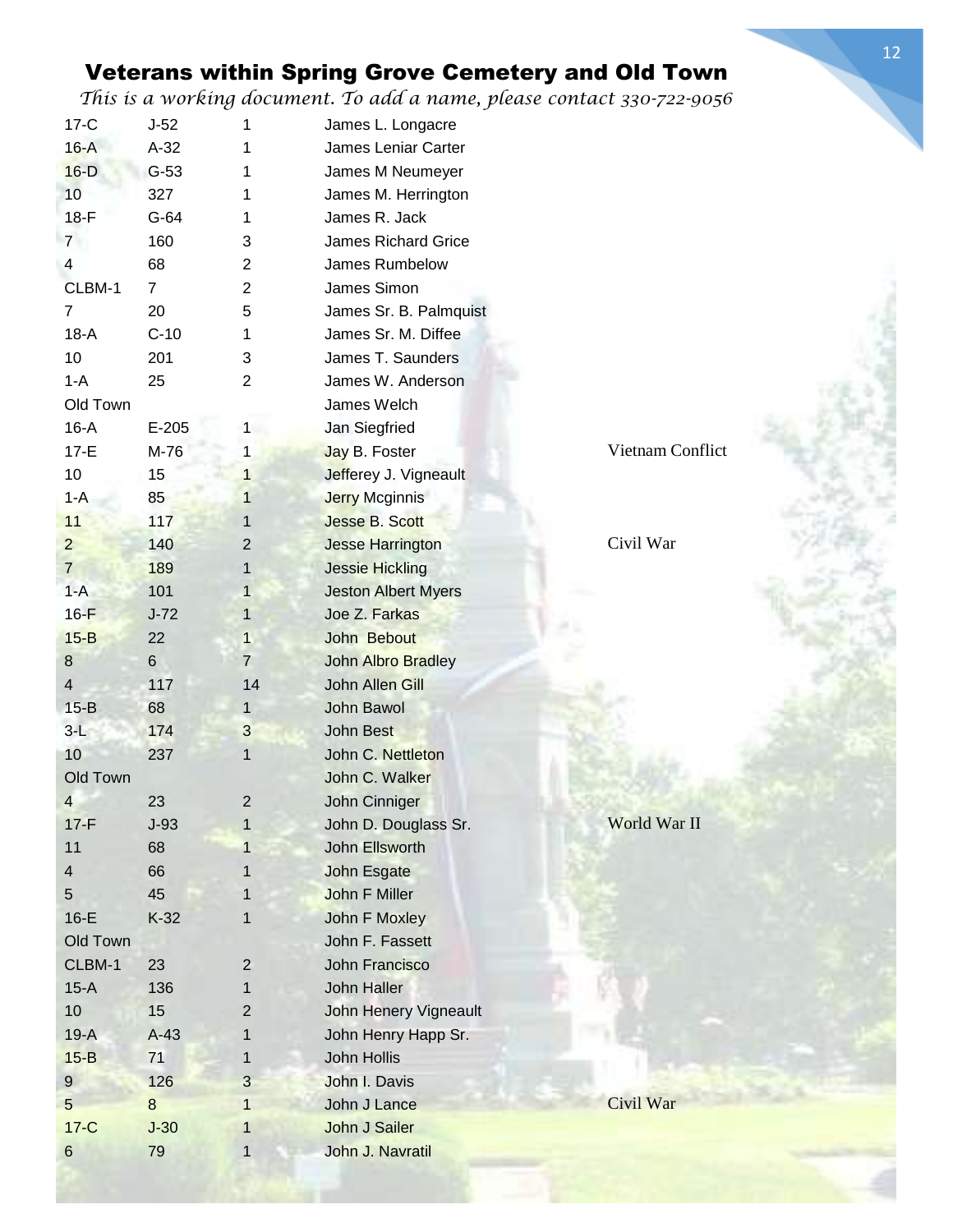*This is a working document. To add a name, please contact 330-722-9056*

| $18-A$          | $B-42$         | 1              | John K. Wolf                       |              |
|-----------------|----------------|----------------|------------------------------------|--------------|
| $16-F$          | K-82           |                | John Klatka                        |              |
| 10              | 396            | 1              | John L Jones                       | World War II |
| 10              | 152            | 3              | John M Medley                      | World War II |
| $1-A$           | 30             | $\overline{c}$ | John M. Ablett                     |              |
| 1               | 35             | 6              | John M. Lutsch                     |              |
| $16-C$          | F <sub>9</sub> | 1              | John Makse Sr.                     |              |
| $1-A$           | 35             | 4              | John Munson                        |              |
| $15-B$          | 175            | 1              | John R. Matthews                   |              |
| $\overline{7}$  | 65             | 3              | John Szilagyi                      |              |
| Cremains        | 199            | 1              | John T Miller                      |              |
| 4               | 55             | 3              | John Turner                        |              |
| 5               | 135            | 4              | John Tuttle                        |              |
| $17-C$          | $I-41$         | 1              | John W. Brown                      |              |
| 10              | 398            | 1              | John Wegst                         |              |
| $\overline{2}$  | 21             | $9\,$          | John Wesley Mcfadden               |              |
| $17-C$          | $J-21$         | $\mathbf{1}$   | <b>John William Vogt</b>           |              |
| 10              | 414            | 1              | John Wyman                         |              |
| $\overline{2}$  | 24             | 3              | John, Reed, Edward A, O, P. Rettig |              |
| $16-B$          | A-98           | 1              | Joselyn Campbell                   |              |
| 3               | 111            | $\mathfrak{B}$ | Joseph A. Fretter                  | Civil War    |
| $\overline{5}$  | 125            | $\mathbf{1}$   | Joseph A. Gage                     |              |
| <b>Mslm</b>     | $B-5$          | 1              | Joseph B. Ault                     |              |
| $17-A$          | $O-47$         | 1              | Joseph C. Thompson                 | World War II |
| 10              | 404            | 1              | Joseph Caputo                      |              |
| 2 <sup>2</sup>  | 118            | 11             | Joseph D. Marec                    | World War I  |
| $18-C$          | $E-45$         | $\mathbf{1}$   | Joseph F. Barshick                 |              |
| 10              | 354            | $\overline{2}$ | Joseph Franklin Elder              |              |
| $\mathfrak{S}$  | 70             | $\overline{c}$ | Joseph H Nicely                    | Civil War    |
| $\overline{9}$  | 27             | $\mathbf{2}$   | Joseph H. Andrew                   |              |
| 16 C            | $G-25$         | $\mathbf{1}$   | Joseph H. Klock                    |              |
| $17-E$          | N-86           | 1              | Joseph J. Dylinski                 | World War II |
| $17-D$          | $O-75$         | 1              | Joseph J. Sepper                   |              |
| $\overline{7}$  | 152            | 1              | Joseph Komjati                     |              |
| $\overline{4}$  | 130            | 1              | Joseph Levet                       |              |
| $16-B$          | $J-31$         |                | Joseph M. Cain                     |              |
| $17-C$          | $I-28$         | 1<br>1         | Joseph R. Robertson                |              |
| 10              | 383            |                | Joseph Rumph                       |              |
| $16-A$          | D-113          | 1              | Joseph Vereb                       |              |
|                 |                |                |                                    |              |
| $15-B$          | 277            | 1              | Joseph W. Seamon                   |              |
| <b>Old Town</b> |                |                | Joseph Welch                       | Civil War    |
| $\overline{2}$  | 19             | 1              | Joshua S Mason                     |              |
| 5               | 53             | $\overline{2}$ | <b>Josiah Hoff</b>                 |              |
| $\overline{2}$  | 33             | 3              | <b>Josiah Lewis</b>                |              |
| 10              | 213            | $\mathbf{1}$   | <b>Karl A Smith</b>                |              |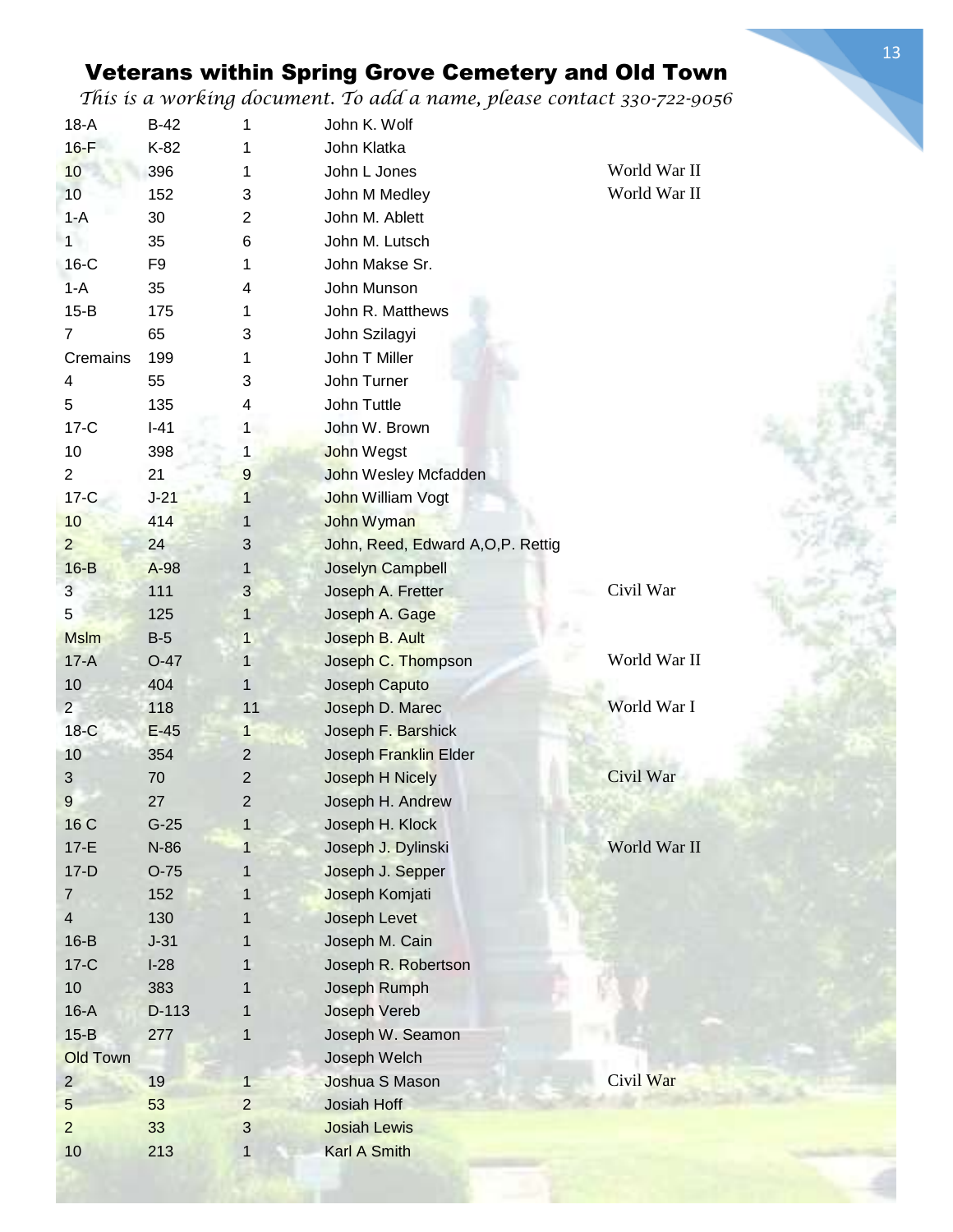*This is a working document. To add a name, please contact 330-722-9056*

| 4               | 42             | $\overline{2}$          | Karl Moutoux                   |              |
|-----------------|----------------|-------------------------|--------------------------------|--------------|
| 10              | 54             | 1                       | Karl T Wacker                  |              |
| <b>Cremains</b> | 117            | 1                       | Keith A. Rosen                 |              |
| $18-C$          | $E-38$         | 1                       | Kenneth E Ratliff              |              |
| $16-C$          | $G-2$          | 1                       | Kenneth G Robinson             |              |
| 10 <sup>1</sup> | 3              | 1                       | Kenneth H Canfield             |              |
| Cremains        | 194            | 1                       | Kenneth J Lipstreu             |              |
| $16-A$          | $A-41$         | 1                       | Kenneth Phillips               |              |
| 10              | 296            | $\overline{2}$          | Kenneth R Hess                 |              |
| $16-A$          | $B-12$         | $\overline{2}$          | Kenneth Sherman                |              |
| $16-F$          | K-86           | 1                       | Kenneth W. Blair               | World War II |
|                 |                |                         |                                |              |
| Old Town        |                |                         | L. N. Sackett                  |              |
| $16-B$          | $C-28$         | 1                       | L.B. Dunlap                    |              |
| 6               | 91             | 1                       | Lafayette Eldred               |              |
| $1-A$           | 95             | 3                       | <b>Larry Martin Ruder</b>      |              |
| 5               | 93             | 7                       | Lawrence (Larry) M. Kulp       | World War II |
| $15-B$          | 24             | 1                       | Lawrence E. Painter            |              |
| $17-C$          | $J-40$         | 1                       | <b>Lawrence Fink</b>           |              |
| $\overline{7}$  | 325            | 3                       | <b>Lawrence Hopkins</b>        |              |
| $18-A$          | $A-44$         | 1                       | <b>Lawrence Levy</b>           |              |
| CLBM-1          | $\overline{2}$ | $\mathbf{1}$            | Lawrence M. Ritz               | World War II |
| 5               | 9              | $\bf 8$                 | <b>Lawrence Nichols-Abbott</b> |              |
| 10              | 128            | $\overline{2}$          | Lee C. Cammarn                 |              |
| 9               | 25             | $\overline{\mathbf{4}}$ | <b>Lee Ross Wilford</b>        |              |
| 5               | 39             | $\sqrt{5}$              | Lee Roy Sargeant               |              |
| 5               | 93             | 5                       | Leland B Kulp                  |              |
| $\overline{2}$  | 92             | 6                       | Leland D. Longacre             |              |
| $18-D$          | $E-62$         | 1                       | Leland E. Johnson              |              |
| 6               | 71             | 4                       | Leland J. Einhart              |              |
| 6               | 87             | $\overline{4}$          | Leland R. Voorhees             |              |
| $16-B$          | $C-51$         | $\overline{c}$          | Lendon L. Souder               | World War II |
| $15 - B$        | 38             |                         | Lendon Souder Jr.              |              |
| $17-C$          | $I-23$         | 1                       | Leo T Laliberte                |              |
| $16-D$          | $G-73$         | 1                       | Leon C. Craddock               | World War II |
| 10              | 250            | 2                       | <b>Leonard Dowe</b>            |              |
| $18-B$          | A-86           | 1                       | Leonard G. Capiot              |              |
| $16-F$          | $J-87$         | 1                       | <b>Leonard Veccia</b>          |              |
| 10              | 69             | 1                       | <b>Leonard West</b>            |              |
| $16-A$          | $C-10$         | $\overline{2}$          | Leroy Donald Kurtz             |              |
| $5\phantom{.0}$ | 149            | $\overline{7}$          | Leroy Louthan                  |              |
| 10              | 193            | $\overline{2}$          | Leroy M. Schnettler            |              |
| $5\overline{)}$ | 130            | $\overline{4}$          | Leslie Herrmann                | World War II |
| 8               | 14             | 3                       | <b>Lester Allen Lewis</b>      |              |
| $15-B$          | 56             | $\mathbf{1}$            | <b>Lester Hatzel</b>           | World War II |
|                 |                |                         |                                |              |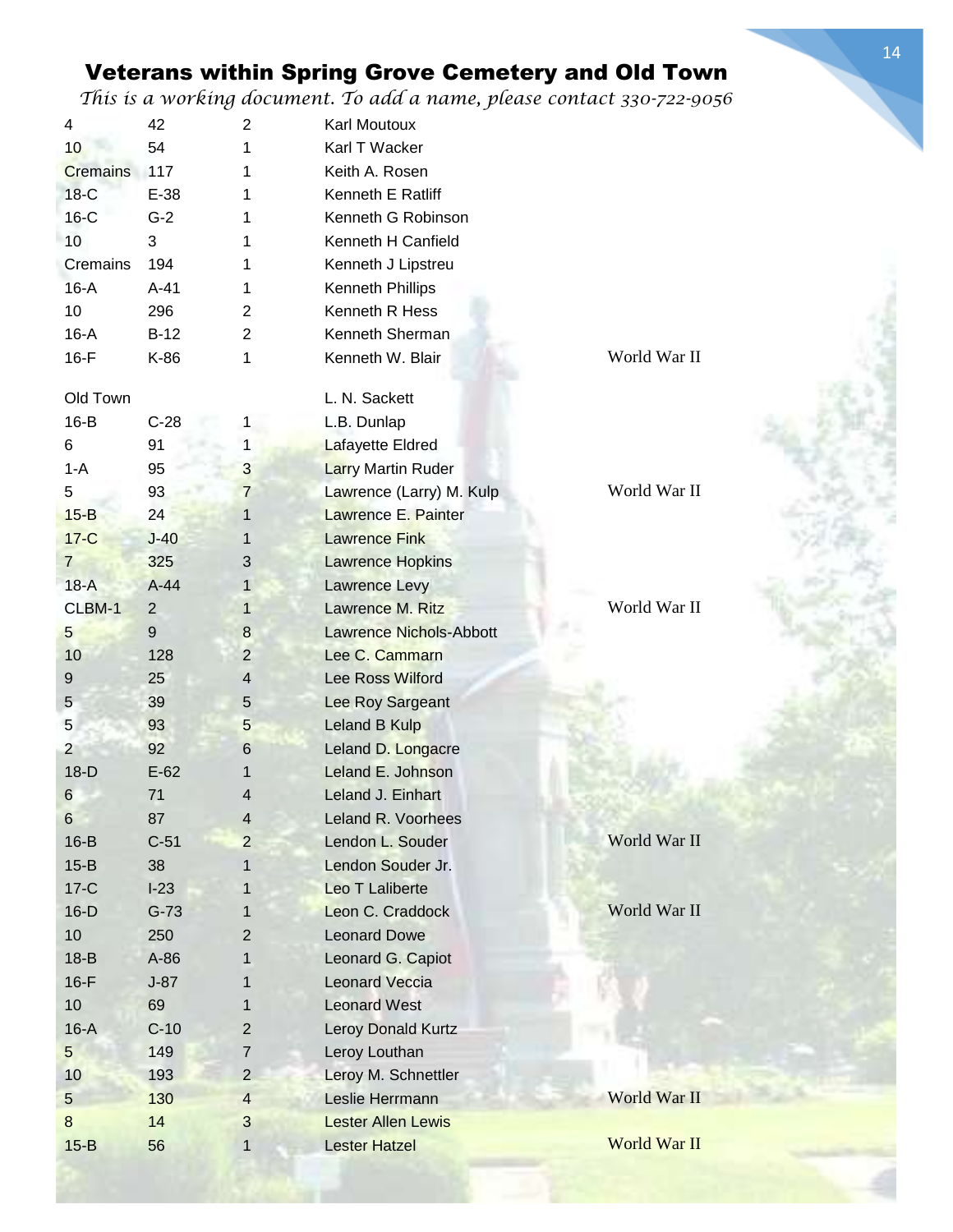*This is a working document. To add a name, please contact 330-722-9056*

| Cremains        | 73             | 1                 | Lester Jacobson                         |              |
|-----------------|----------------|-------------------|-----------------------------------------|--------------|
| Cremains        | 42             |                   | Levis E Hunter                          |              |
| 1               | 17             | 1                 | Lewis Armstrong                         |              |
| 10 <sup>1</sup> | 145            |                   | Lewis Hayes Randall                     |              |
| $15-B$          | 174            |                   | Lewis Jr. D Matthews                    |              |
| $15-A$          | 190            | 1                 | <b>Lewis Matthews</b>                   |              |
| 1               | 15             | 3                 | Lewis R. Mann                           | Civil War    |
| Old Town        |                |                   | Lewis Rounds                            |              |
| Old Town        |                |                   | Lewis Smith                             |              |
| Old Town        |                |                   | Lewis Thomas                            |              |
| $16-A$          | D-118          | 1                 | Lloyd Burgdorfer                        |              |
| $18-D$          | $E-66$         |                   | Lloyd D. Shaw                           |              |
| 10              | 210            |                   | Lloyd E Phinney                         |              |
| $18-F$          | $G-82$         | 1                 | Lloyd G Smith                           |              |
| $16-A$          | $E-218$        | 1                 | Loius J. Esposito                       |              |
| Mslm            | $L-7$          | 1                 | Loran Kemp                              |              |
| Cremains        | 5 <sup>5</sup> | 1                 | <b>Loren Hadlock</b>                    |              |
| $3-L$           | 174            | 4                 | Louis D. Best                           |              |
| $7\phantom{.0}$ | 32             | $\overline{2}$    | Louis G Smith Sr.                       |              |
| $16-D$          | $G-71$         | 1                 | Louis J. Esposito Sr.                   |              |
| 10              | 74             | 1                 | Louis J. Horkey                         |              |
| 7               | 32             | $\overline{4}$    | Louis Jr. G Smith                       |              |
| $\mathbf 1$     | 11             | $\,6$             | Louis N. Charron                        |              |
| $\mathbf{1}$    | 93             | $\overline{2}$    | Louis S Smith                           |              |
| $15-B$          | 111            | 1                 | Louis Thomas Bucey                      |              |
| 3               | 15             | $\overline{2}$    | Lucius O. Brown                         |              |
| $15-B$          | 129            |                   |                                         |              |
| $\overline{c}$  | 95             | $\mathbf{1}$<br>1 | Ludwig John Benesch<br>Luther A. Miller |              |
|                 | 162 1/2        |                   |                                         |              |
| 7               |                |                   | Lyle F. Caris                           |              |
| $17-A$          | $O-39$         | 1                 | Lyle Ray Mcqueeney                      |              |
| 9               | 45             | 4                 | Lyman Jerry Koons                       |              |
| $\overline{2}$  | 131            | 1                 | Lyman W. Boys                           |              |
| $15-A$          | 232            | 1                 | Malcolm W. Ferguson                     |              |
| $17-D$          | $O-62$         | 1                 | <b>Marcia Lincoln Hinds</b>             |              |
| 10              | 137            | 1                 | Marion E. Garver                        |              |
| $18-C$          | $F-17$         | 1                 | Marion E. Shank                         | World War II |
| Old Town        |                |                   | <b>Marion Smith</b>                     |              |
| $18-C$          | $F-24$         | $\mathbf{1}$      | Marshal Bostwick Sr.                    |              |
| $16-A$          | $C-15$         | 1                 | Marvin F. Hettinger Jr.                 |              |
| 10              | 15             | 5                 | Mary Jane Vigneault                     |              |
| <b>Old Town</b> |                |                   | <b>Mathias Frey</b>                     |              |
| $16-D$          | $F-64$         | $\mathbf{1}$      | Mathis Jr. Jones                        |              |
| $17-A$          | $O-28$         | $\overline{2}$    | Max G. Bradbury                         |              |
| 10              | 388            | 4                 | Max V Horton                            |              |
| 5               | 39             | $\overline{2}$    | Max W. Sargeant                         |              |

 $1.30224$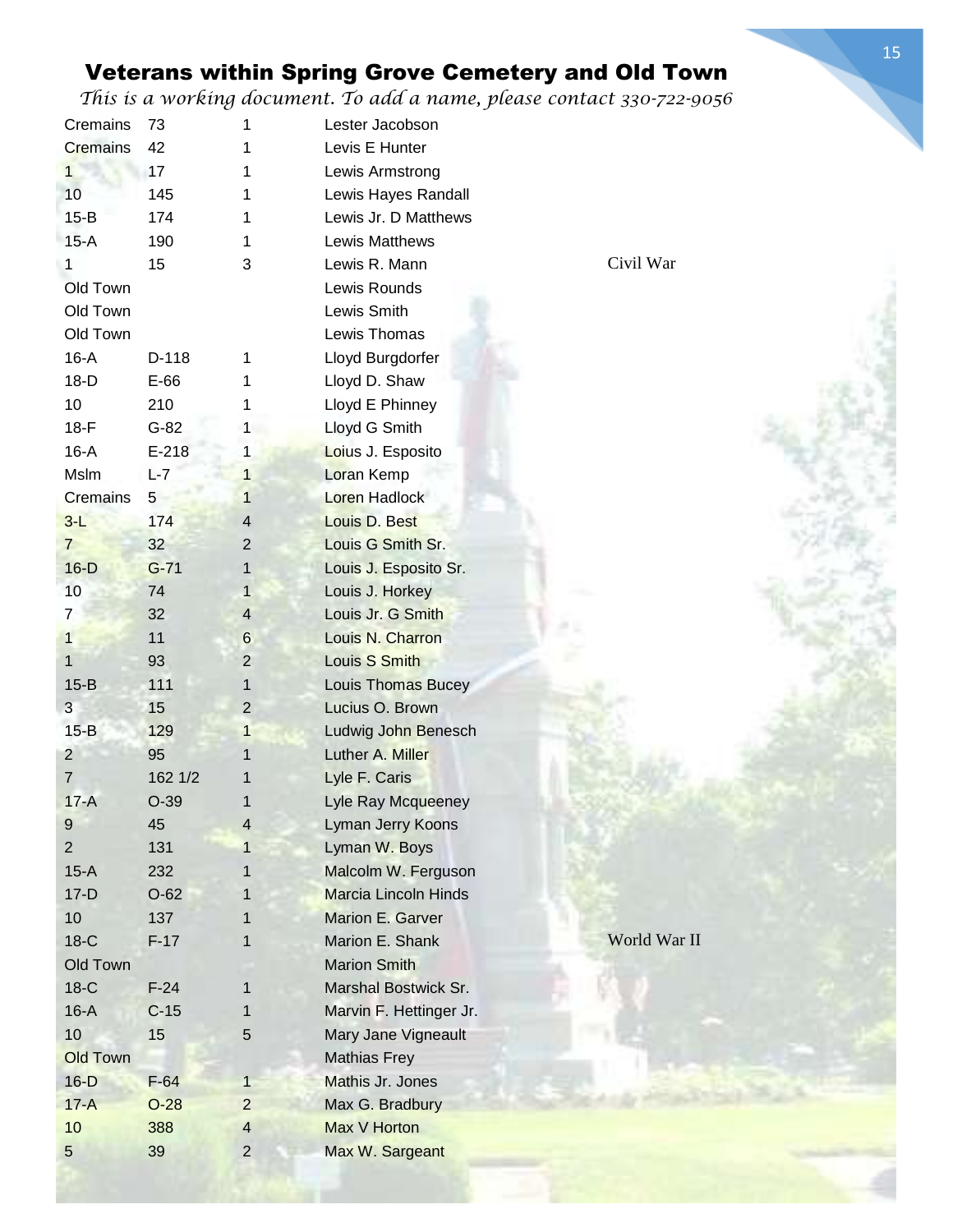*This is a working document. To add a name, please contact 330-722-9056*

|                | $\bm{\omega}$  |                |                              |                      |
|----------------|----------------|----------------|------------------------------|----------------------|
| $\overline{2}$ | 115            | 5              | Maxwell T. Burnham           |                      |
| $1 - A$        | 111            | 1              | Maynard Brian Pelton         |                      |
| $17-F$         | $I-91$         | 1              | Maynard Cartwright           | World War II         |
| $\sqrt{5}$     | 68             | 10             | Maynard F. Mcfadden          | World War II         |
| 6              | 71             | 5              | Maynard J. Crooks            |                      |
| 10             | 62             | 1              | Melvin T Kackley             |                      |
| $3-L$          | 208            | 2              | Merle B. Fuller              |                      |
| $15-B$         | 57             | 1              | Merle D. Selzer              |                      |
| Cremains       | 29             | 1              | Merle L. Ritchie             |                      |
| $\overline{2}$ | 8              | 6              | Merlin I Seymour             |                      |
| $15-B$         | 131            |                | Merrill F. Cruthers          |                      |
| $18-A$         | $A-15$         |                | Michael J Mandato            |                      |
| $\overline{2}$ | 146            | 1              | Milo A Hobart                |                      |
| 5              | 125            | $\overline{2}$ | Milton C. Gage               |                      |
| 9              | 73             | $\overline{2}$ | <b>Morgan Andrews</b>        |                      |
| $\overline{2}$ | 68             | $\mathbf{1}$   | <b>Moses Hill</b>            |                      |
| 1              | $\overline{7}$ | $\overline{4}$ | Myron A. Curtiss             |                      |
| 1              | 97             | $6\,$          | <b>Nathan H Mcclure</b>      | Spanish-American War |
| $\overline{4}$ | 146            | 1              | <b>Nathaniel H. Bostwick</b> |                      |
| 10             | 262            | 2              | <b>Neal D Roshon</b>         |                      |
| 6              | 99             | $\mathfrak{B}$ | <b>Neil Conkling</b>         |                      |
| $16-B$         | $E-246$        | 1              | <b>Nelson Ellis</b>          |                      |
| $\overline{4}$ | 84             | $\mathbf{2}$   | <b>Nelson Mcconnell</b>      |                      |
| $\sqrt{5}$     | 42             | 1              | Nicholas Van Epp             |                      |
| $15-B$         | 100            | $\overline{2}$ | <b>Nickolas Fetzer</b>       |                      |
| $1-A$          | 94             | $\mathbf{1}$   | Norman A. Bennett            |                      |
| Cremains       | 222            | $\mathbf{1}$   | Norman C. Gerspacher         |                      |
| $15-A$         | 290            | 2              | Norman Earl                  | World War II         |
| $\overline{7}$ | 267            | 1              | <b>Norman Edwards</b>        |                      |
| $\Delta$       | 104            | 13             | Norman W. Effinger           |                      |
| 10             | 329            | $\mathbf{1}$   | Norman William Walker        |                      |
| $15-A$         | 143            | $\mathbf{1}$   | Olin A Tibbitts              |                      |
| $\overline{7}$ | 188            | 1              | Oliver E. Bishop             |                      |
| 4              | 113            | 2              | <b>Oliver Vader</b>          |                      |
|                |                |                | Omar C. Kobb                 | World War I          |
| 10             | 142            | 1              |                              |                      |
| $9\,$          | 11             | 1              | Ona Richards                 |                      |
| $\mathfrak{S}$ | 79             | 3              | Orlin G Nettleton            |                      |
| 2              | 142            | 4              | Orlo M. Jackson              | Civil War            |
| 4              | 82             | 1              | <b>Ormusus Howe</b>          | Civil War            |
| 1              | 81             | $9\,$          | Oscar D. Chapin              |                      |
| $\overline{2}$ | 90             | 1              | Oscar P. Phillips            |                      |
| $16-E$         | $J-17$         | $\overline{2}$ | Otis L. Cronk                |                      |
| $\overline{2}$ | 10             | $\overline{2}$ | <b>Otis Thompson</b>         |                      |
| $\overline{7}$ | 296            | 1              | <b>Otto Barfoot</b>          |                      |
| $16-E$         | $J-10$         | 1              | <b>Paul (Charles) Norris</b> | World War II         |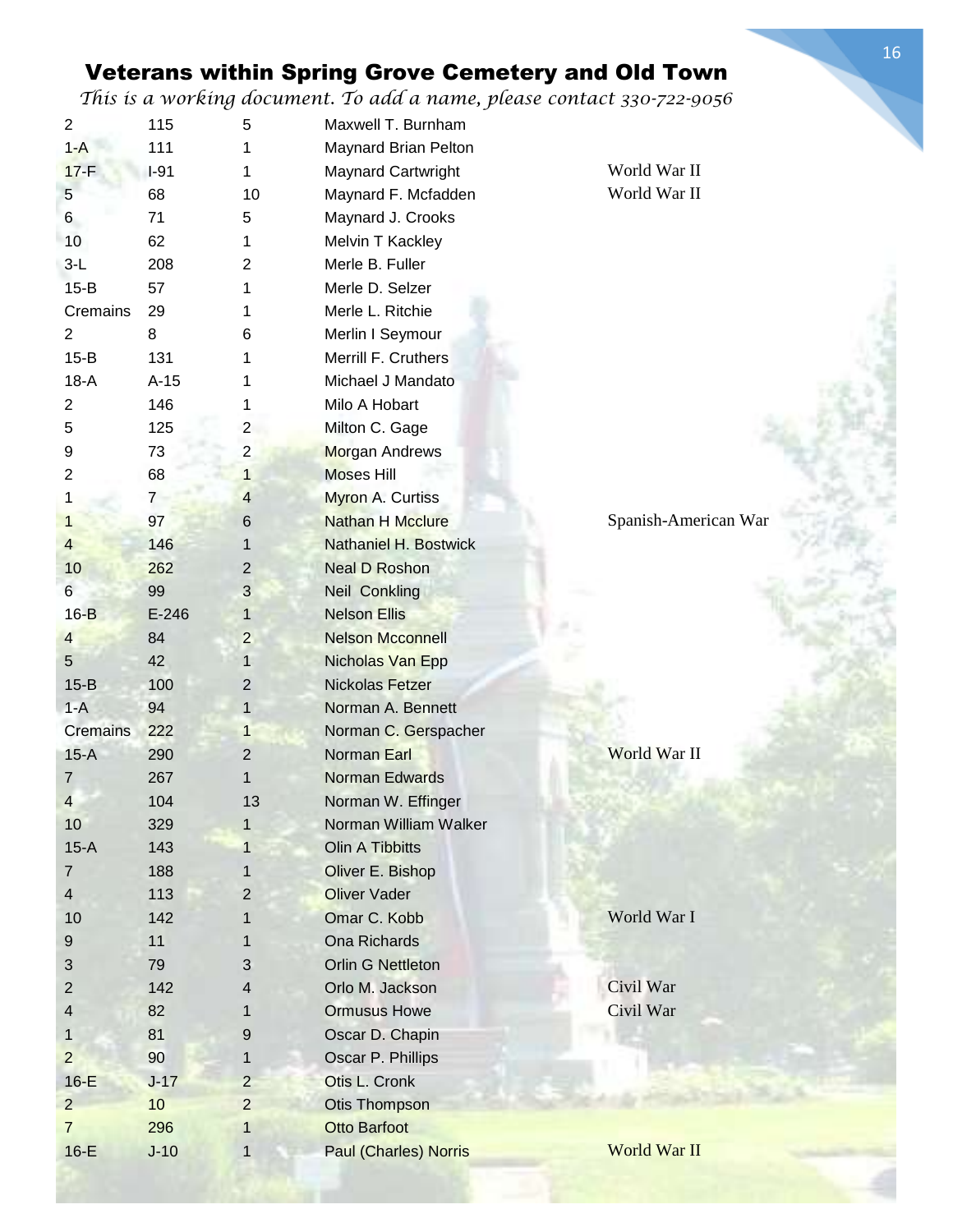*This is a working document. To add a name, please contact 330-722-9056*

| $17-A$<br>$O-37$<br>Paul Bohley<br>1<br>Paul C Parker<br>5<br>27<br>1<br>Paul C. Bowman<br>87 1/2<br>2<br>$1-A$<br>$15-A$<br>244<br>Paul Carter<br>1<br>$18-D$<br>$E-50$<br>Paul D Sexton<br>1<br>World War II<br>131 - S-1/2<br>Paul H. Quati<br>$\overline{7}$<br>5<br>10<br>380<br>3<br>Paul Horton<br>$15-B$<br>169<br>Paul Jr. O Harmon<br>1<br>10<br>205<br>Paul O Grove<br>4<br>17<br>Paul Wustenberg<br>3<br>1<br>5<br>Perry Cannon<br>1<br>$\overline{\mathbf{4}}$<br>Peter Mardavich<br>$16-B$<br>$B-48$<br>1<br>5<br>79<br>Phillip Kelser<br>$\mathbf{1}$<br>Old Town<br><b>Phillip King</b><br>World War II<br>$18-A$<br>$B-46$<br>$\mathbf{1}$<br>Pual Komjati<br>World War II<br>$1 - A$<br>45<br>5<br>Pual H. Aylard<br>$15-A$<br>226<br>$\mathbf{1}$<br><b>Ralph David Koch</b><br>24<br><b>Ralph E Kreiger</b><br>$\overline{7}$<br>$\overline{4}$<br>$16-B$<br>$D-143$<br>$\overline{2}$<br><b>Ralph E Winland</b><br>World War II<br>$1-A$<br>24<br>$\overline{7}$<br>Ralph E. Waite<br><b>Mslm</b><br>$k-4$<br>Ralph Ed. Snedden<br>$\mathbf{1}$<br>$16-A$<br>$E-208$<br>Ralph H. Collins<br>1<br>$1-A$<br>59-C<br><b>Ralph Howard Francy</b><br>$\mathbf{1}$<br>$1-A$<br>39<br>Ralph P Worden<br>2<br>World War II<br>3<br>$1-A$<br>121<br>Ralph S. Roche<br>$18-B$<br>$A-65$<br>Ramon O. Shellhorn<br>$\mathbf{1}$<br>110<br>$\mathbf{3}$<br>$6\phantom{1}$<br>Ray Gardner<br>10<br>221<br>Ray George Chester<br>1<br>3<br>47<br>4<br>Ray R Ryan<br>$16-D$<br>$G-46$<br>$\mathbf{1}$<br>Ray Richard Fain Sr.<br>$16-F$<br>$\overline{2}$<br>$J - 71$<br><b>Ray Thomas Tucker</b><br><b>NAVY</b><br>166<br>$\sqrt{3}$<br>Raymond A. Ganyard<br>4<br>59<br>8<br><b>Raymond Bennett</b><br>$\overline{2}$<br>Raymond E. Neikirk<br>$16-E$<br>$L-28$<br>$\overline{2}$<br>10<br>408<br><b>Raymond Earl Mellert</b><br>1<br>$15-B$<br>72<br>Raymond Ewing<br>1<br>10<br>162<br><b>Raymond Folk</b><br>1<br>$C-24-A$<br>Raymond G. Pacl<br>$16-A$<br>1<br>$16-B$<br>$A-65$<br>Raymond Halladay<br>1<br>170<br>Raymond J. Flowers III<br><b>Cremains</b><br>1<br>$18-C$<br>$\mathbf{1}$<br>Raymond L. Fisher<br>$F-28$<br>$1-A$<br>3<br>Raymond M. Case<br>$59-A$<br>10<br>$\sqrt{3}$<br>246<br><b>Raymond Marshall</b><br><b>Raymond P Rife</b><br>306<br>$\mathbf{1}$<br>$\overline{7}$ | 10 | 175-A | 1 | Paul Authur Wilder |  |
|----------------------------------------------------------------------------------------------------------------------------------------------------------------------------------------------------------------------------------------------------------------------------------------------------------------------------------------------------------------------------------------------------------------------------------------------------------------------------------------------------------------------------------------------------------------------------------------------------------------------------------------------------------------------------------------------------------------------------------------------------------------------------------------------------------------------------------------------------------------------------------------------------------------------------------------------------------------------------------------------------------------------------------------------------------------------------------------------------------------------------------------------------------------------------------------------------------------------------------------------------------------------------------------------------------------------------------------------------------------------------------------------------------------------------------------------------------------------------------------------------------------------------------------------------------------------------------------------------------------------------------------------------------------------------------------------------------------------------------------------------------------------------------------------------------------------------------------------------------------------------------------------------------------------------------------------------------------------------------------------------------------------------------------------------------------------------------------------------------------------------------------------------------------------------------------------------------------------------------------------------------------------------------------------------------|----|-------|---|--------------------|--|
|                                                                                                                                                                                                                                                                                                                                                                                                                                                                                                                                                                                                                                                                                                                                                                                                                                                                                                                                                                                                                                                                                                                                                                                                                                                                                                                                                                                                                                                                                                                                                                                                                                                                                                                                                                                                                                                                                                                                                                                                                                                                                                                                                                                                                                                                                                          |    |       |   |                    |  |
|                                                                                                                                                                                                                                                                                                                                                                                                                                                                                                                                                                                                                                                                                                                                                                                                                                                                                                                                                                                                                                                                                                                                                                                                                                                                                                                                                                                                                                                                                                                                                                                                                                                                                                                                                                                                                                                                                                                                                                                                                                                                                                                                                                                                                                                                                                          |    |       |   |                    |  |
|                                                                                                                                                                                                                                                                                                                                                                                                                                                                                                                                                                                                                                                                                                                                                                                                                                                                                                                                                                                                                                                                                                                                                                                                                                                                                                                                                                                                                                                                                                                                                                                                                                                                                                                                                                                                                                                                                                                                                                                                                                                                                                                                                                                                                                                                                                          |    |       |   |                    |  |
|                                                                                                                                                                                                                                                                                                                                                                                                                                                                                                                                                                                                                                                                                                                                                                                                                                                                                                                                                                                                                                                                                                                                                                                                                                                                                                                                                                                                                                                                                                                                                                                                                                                                                                                                                                                                                                                                                                                                                                                                                                                                                                                                                                                                                                                                                                          |    |       |   |                    |  |
|                                                                                                                                                                                                                                                                                                                                                                                                                                                                                                                                                                                                                                                                                                                                                                                                                                                                                                                                                                                                                                                                                                                                                                                                                                                                                                                                                                                                                                                                                                                                                                                                                                                                                                                                                                                                                                                                                                                                                                                                                                                                                                                                                                                                                                                                                                          |    |       |   |                    |  |
|                                                                                                                                                                                                                                                                                                                                                                                                                                                                                                                                                                                                                                                                                                                                                                                                                                                                                                                                                                                                                                                                                                                                                                                                                                                                                                                                                                                                                                                                                                                                                                                                                                                                                                                                                                                                                                                                                                                                                                                                                                                                                                                                                                                                                                                                                                          |    |       |   |                    |  |
|                                                                                                                                                                                                                                                                                                                                                                                                                                                                                                                                                                                                                                                                                                                                                                                                                                                                                                                                                                                                                                                                                                                                                                                                                                                                                                                                                                                                                                                                                                                                                                                                                                                                                                                                                                                                                                                                                                                                                                                                                                                                                                                                                                                                                                                                                                          |    |       |   |                    |  |
|                                                                                                                                                                                                                                                                                                                                                                                                                                                                                                                                                                                                                                                                                                                                                                                                                                                                                                                                                                                                                                                                                                                                                                                                                                                                                                                                                                                                                                                                                                                                                                                                                                                                                                                                                                                                                                                                                                                                                                                                                                                                                                                                                                                                                                                                                                          |    |       |   |                    |  |
|                                                                                                                                                                                                                                                                                                                                                                                                                                                                                                                                                                                                                                                                                                                                                                                                                                                                                                                                                                                                                                                                                                                                                                                                                                                                                                                                                                                                                                                                                                                                                                                                                                                                                                                                                                                                                                                                                                                                                                                                                                                                                                                                                                                                                                                                                                          |    |       |   |                    |  |
|                                                                                                                                                                                                                                                                                                                                                                                                                                                                                                                                                                                                                                                                                                                                                                                                                                                                                                                                                                                                                                                                                                                                                                                                                                                                                                                                                                                                                                                                                                                                                                                                                                                                                                                                                                                                                                                                                                                                                                                                                                                                                                                                                                                                                                                                                                          |    |       |   |                    |  |
|                                                                                                                                                                                                                                                                                                                                                                                                                                                                                                                                                                                                                                                                                                                                                                                                                                                                                                                                                                                                                                                                                                                                                                                                                                                                                                                                                                                                                                                                                                                                                                                                                                                                                                                                                                                                                                                                                                                                                                                                                                                                                                                                                                                                                                                                                                          |    |       |   |                    |  |
|                                                                                                                                                                                                                                                                                                                                                                                                                                                                                                                                                                                                                                                                                                                                                                                                                                                                                                                                                                                                                                                                                                                                                                                                                                                                                                                                                                                                                                                                                                                                                                                                                                                                                                                                                                                                                                                                                                                                                                                                                                                                                                                                                                                                                                                                                                          |    |       |   |                    |  |
|                                                                                                                                                                                                                                                                                                                                                                                                                                                                                                                                                                                                                                                                                                                                                                                                                                                                                                                                                                                                                                                                                                                                                                                                                                                                                                                                                                                                                                                                                                                                                                                                                                                                                                                                                                                                                                                                                                                                                                                                                                                                                                                                                                                                                                                                                                          |    |       |   |                    |  |
|                                                                                                                                                                                                                                                                                                                                                                                                                                                                                                                                                                                                                                                                                                                                                                                                                                                                                                                                                                                                                                                                                                                                                                                                                                                                                                                                                                                                                                                                                                                                                                                                                                                                                                                                                                                                                                                                                                                                                                                                                                                                                                                                                                                                                                                                                                          |    |       |   |                    |  |
|                                                                                                                                                                                                                                                                                                                                                                                                                                                                                                                                                                                                                                                                                                                                                                                                                                                                                                                                                                                                                                                                                                                                                                                                                                                                                                                                                                                                                                                                                                                                                                                                                                                                                                                                                                                                                                                                                                                                                                                                                                                                                                                                                                                                                                                                                                          |    |       |   |                    |  |
|                                                                                                                                                                                                                                                                                                                                                                                                                                                                                                                                                                                                                                                                                                                                                                                                                                                                                                                                                                                                                                                                                                                                                                                                                                                                                                                                                                                                                                                                                                                                                                                                                                                                                                                                                                                                                                                                                                                                                                                                                                                                                                                                                                                                                                                                                                          |    |       |   |                    |  |
|                                                                                                                                                                                                                                                                                                                                                                                                                                                                                                                                                                                                                                                                                                                                                                                                                                                                                                                                                                                                                                                                                                                                                                                                                                                                                                                                                                                                                                                                                                                                                                                                                                                                                                                                                                                                                                                                                                                                                                                                                                                                                                                                                                                                                                                                                                          |    |       |   |                    |  |
|                                                                                                                                                                                                                                                                                                                                                                                                                                                                                                                                                                                                                                                                                                                                                                                                                                                                                                                                                                                                                                                                                                                                                                                                                                                                                                                                                                                                                                                                                                                                                                                                                                                                                                                                                                                                                                                                                                                                                                                                                                                                                                                                                                                                                                                                                                          |    |       |   |                    |  |
|                                                                                                                                                                                                                                                                                                                                                                                                                                                                                                                                                                                                                                                                                                                                                                                                                                                                                                                                                                                                                                                                                                                                                                                                                                                                                                                                                                                                                                                                                                                                                                                                                                                                                                                                                                                                                                                                                                                                                                                                                                                                                                                                                                                                                                                                                                          |    |       |   |                    |  |
|                                                                                                                                                                                                                                                                                                                                                                                                                                                                                                                                                                                                                                                                                                                                                                                                                                                                                                                                                                                                                                                                                                                                                                                                                                                                                                                                                                                                                                                                                                                                                                                                                                                                                                                                                                                                                                                                                                                                                                                                                                                                                                                                                                                                                                                                                                          |    |       |   |                    |  |
|                                                                                                                                                                                                                                                                                                                                                                                                                                                                                                                                                                                                                                                                                                                                                                                                                                                                                                                                                                                                                                                                                                                                                                                                                                                                                                                                                                                                                                                                                                                                                                                                                                                                                                                                                                                                                                                                                                                                                                                                                                                                                                                                                                                                                                                                                                          |    |       |   |                    |  |
|                                                                                                                                                                                                                                                                                                                                                                                                                                                                                                                                                                                                                                                                                                                                                                                                                                                                                                                                                                                                                                                                                                                                                                                                                                                                                                                                                                                                                                                                                                                                                                                                                                                                                                                                                                                                                                                                                                                                                                                                                                                                                                                                                                                                                                                                                                          |    |       |   |                    |  |
|                                                                                                                                                                                                                                                                                                                                                                                                                                                                                                                                                                                                                                                                                                                                                                                                                                                                                                                                                                                                                                                                                                                                                                                                                                                                                                                                                                                                                                                                                                                                                                                                                                                                                                                                                                                                                                                                                                                                                                                                                                                                                                                                                                                                                                                                                                          |    |       |   |                    |  |
|                                                                                                                                                                                                                                                                                                                                                                                                                                                                                                                                                                                                                                                                                                                                                                                                                                                                                                                                                                                                                                                                                                                                                                                                                                                                                                                                                                                                                                                                                                                                                                                                                                                                                                                                                                                                                                                                                                                                                                                                                                                                                                                                                                                                                                                                                                          |    |       |   |                    |  |
|                                                                                                                                                                                                                                                                                                                                                                                                                                                                                                                                                                                                                                                                                                                                                                                                                                                                                                                                                                                                                                                                                                                                                                                                                                                                                                                                                                                                                                                                                                                                                                                                                                                                                                                                                                                                                                                                                                                                                                                                                                                                                                                                                                                                                                                                                                          |    |       |   |                    |  |
|                                                                                                                                                                                                                                                                                                                                                                                                                                                                                                                                                                                                                                                                                                                                                                                                                                                                                                                                                                                                                                                                                                                                                                                                                                                                                                                                                                                                                                                                                                                                                                                                                                                                                                                                                                                                                                                                                                                                                                                                                                                                                                                                                                                                                                                                                                          |    |       |   |                    |  |
|                                                                                                                                                                                                                                                                                                                                                                                                                                                                                                                                                                                                                                                                                                                                                                                                                                                                                                                                                                                                                                                                                                                                                                                                                                                                                                                                                                                                                                                                                                                                                                                                                                                                                                                                                                                                                                                                                                                                                                                                                                                                                                                                                                                                                                                                                                          |    |       |   |                    |  |
|                                                                                                                                                                                                                                                                                                                                                                                                                                                                                                                                                                                                                                                                                                                                                                                                                                                                                                                                                                                                                                                                                                                                                                                                                                                                                                                                                                                                                                                                                                                                                                                                                                                                                                                                                                                                                                                                                                                                                                                                                                                                                                                                                                                                                                                                                                          |    |       |   |                    |  |
|                                                                                                                                                                                                                                                                                                                                                                                                                                                                                                                                                                                                                                                                                                                                                                                                                                                                                                                                                                                                                                                                                                                                                                                                                                                                                                                                                                                                                                                                                                                                                                                                                                                                                                                                                                                                                                                                                                                                                                                                                                                                                                                                                                                                                                                                                                          |    |       |   |                    |  |
|                                                                                                                                                                                                                                                                                                                                                                                                                                                                                                                                                                                                                                                                                                                                                                                                                                                                                                                                                                                                                                                                                                                                                                                                                                                                                                                                                                                                                                                                                                                                                                                                                                                                                                                                                                                                                                                                                                                                                                                                                                                                                                                                                                                                                                                                                                          |    |       |   |                    |  |
|                                                                                                                                                                                                                                                                                                                                                                                                                                                                                                                                                                                                                                                                                                                                                                                                                                                                                                                                                                                                                                                                                                                                                                                                                                                                                                                                                                                                                                                                                                                                                                                                                                                                                                                                                                                                                                                                                                                                                                                                                                                                                                                                                                                                                                                                                                          |    |       |   |                    |  |
|                                                                                                                                                                                                                                                                                                                                                                                                                                                                                                                                                                                                                                                                                                                                                                                                                                                                                                                                                                                                                                                                                                                                                                                                                                                                                                                                                                                                                                                                                                                                                                                                                                                                                                                                                                                                                                                                                                                                                                                                                                                                                                                                                                                                                                                                                                          |    |       |   |                    |  |
|                                                                                                                                                                                                                                                                                                                                                                                                                                                                                                                                                                                                                                                                                                                                                                                                                                                                                                                                                                                                                                                                                                                                                                                                                                                                                                                                                                                                                                                                                                                                                                                                                                                                                                                                                                                                                                                                                                                                                                                                                                                                                                                                                                                                                                                                                                          |    |       |   |                    |  |
|                                                                                                                                                                                                                                                                                                                                                                                                                                                                                                                                                                                                                                                                                                                                                                                                                                                                                                                                                                                                                                                                                                                                                                                                                                                                                                                                                                                                                                                                                                                                                                                                                                                                                                                                                                                                                                                                                                                                                                                                                                                                                                                                                                                                                                                                                                          |    |       |   |                    |  |
|                                                                                                                                                                                                                                                                                                                                                                                                                                                                                                                                                                                                                                                                                                                                                                                                                                                                                                                                                                                                                                                                                                                                                                                                                                                                                                                                                                                                                                                                                                                                                                                                                                                                                                                                                                                                                                                                                                                                                                                                                                                                                                                                                                                                                                                                                                          |    |       |   |                    |  |
|                                                                                                                                                                                                                                                                                                                                                                                                                                                                                                                                                                                                                                                                                                                                                                                                                                                                                                                                                                                                                                                                                                                                                                                                                                                                                                                                                                                                                                                                                                                                                                                                                                                                                                                                                                                                                                                                                                                                                                                                                                                                                                                                                                                                                                                                                                          |    |       |   |                    |  |
|                                                                                                                                                                                                                                                                                                                                                                                                                                                                                                                                                                                                                                                                                                                                                                                                                                                                                                                                                                                                                                                                                                                                                                                                                                                                                                                                                                                                                                                                                                                                                                                                                                                                                                                                                                                                                                                                                                                                                                                                                                                                                                                                                                                                                                                                                                          |    |       |   |                    |  |
|                                                                                                                                                                                                                                                                                                                                                                                                                                                                                                                                                                                                                                                                                                                                                                                                                                                                                                                                                                                                                                                                                                                                                                                                                                                                                                                                                                                                                                                                                                                                                                                                                                                                                                                                                                                                                                                                                                                                                                                                                                                                                                                                                                                                                                                                                                          |    |       |   |                    |  |
|                                                                                                                                                                                                                                                                                                                                                                                                                                                                                                                                                                                                                                                                                                                                                                                                                                                                                                                                                                                                                                                                                                                                                                                                                                                                                                                                                                                                                                                                                                                                                                                                                                                                                                                                                                                                                                                                                                                                                                                                                                                                                                                                                                                                                                                                                                          |    |       |   |                    |  |
|                                                                                                                                                                                                                                                                                                                                                                                                                                                                                                                                                                                                                                                                                                                                                                                                                                                                                                                                                                                                                                                                                                                                                                                                                                                                                                                                                                                                                                                                                                                                                                                                                                                                                                                                                                                                                                                                                                                                                                                                                                                                                                                                                                                                                                                                                                          |    |       |   |                    |  |
|                                                                                                                                                                                                                                                                                                                                                                                                                                                                                                                                                                                                                                                                                                                                                                                                                                                                                                                                                                                                                                                                                                                                                                                                                                                                                                                                                                                                                                                                                                                                                                                                                                                                                                                                                                                                                                                                                                                                                                                                                                                                                                                                                                                                                                                                                                          |    |       |   |                    |  |
|                                                                                                                                                                                                                                                                                                                                                                                                                                                                                                                                                                                                                                                                                                                                                                                                                                                                                                                                                                                                                                                                                                                                                                                                                                                                                                                                                                                                                                                                                                                                                                                                                                                                                                                                                                                                                                                                                                                                                                                                                                                                                                                                                                                                                                                                                                          |    |       |   |                    |  |
|                                                                                                                                                                                                                                                                                                                                                                                                                                                                                                                                                                                                                                                                                                                                                                                                                                                                                                                                                                                                                                                                                                                                                                                                                                                                                                                                                                                                                                                                                                                                                                                                                                                                                                                                                                                                                                                                                                                                                                                                                                                                                                                                                                                                                                                                                                          |    |       |   |                    |  |
|                                                                                                                                                                                                                                                                                                                                                                                                                                                                                                                                                                                                                                                                                                                                                                                                                                                                                                                                                                                                                                                                                                                                                                                                                                                                                                                                                                                                                                                                                                                                                                                                                                                                                                                                                                                                                                                                                                                                                                                                                                                                                                                                                                                                                                                                                                          |    |       |   |                    |  |
|                                                                                                                                                                                                                                                                                                                                                                                                                                                                                                                                                                                                                                                                                                                                                                                                                                                                                                                                                                                                                                                                                                                                                                                                                                                                                                                                                                                                                                                                                                                                                                                                                                                                                                                                                                                                                                                                                                                                                                                                                                                                                                                                                                                                                                                                                                          |    |       |   |                    |  |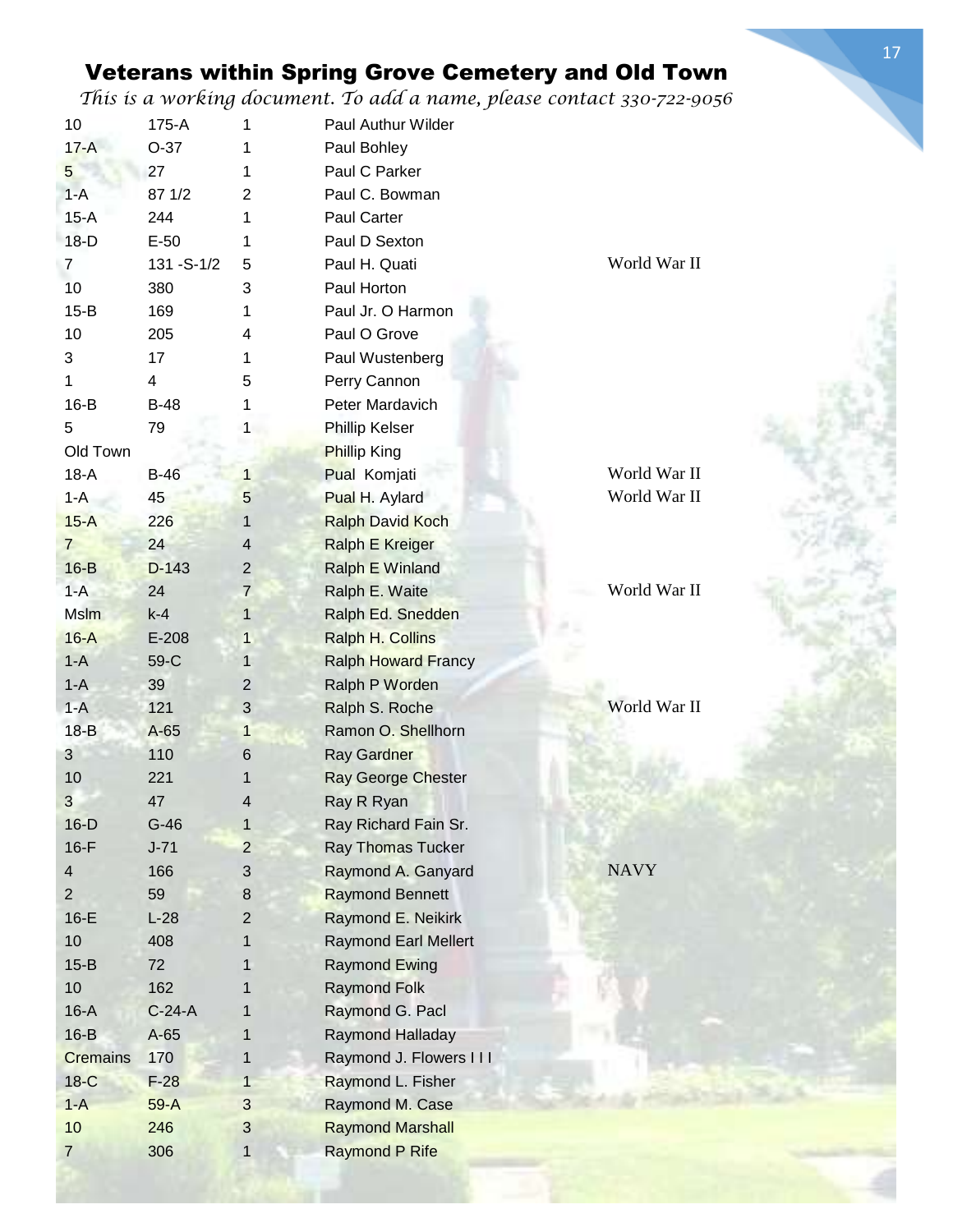*This is a working document. To add a name, please contact 330-722-9056*

| $19-B$          | $E-43$         | 1              | Raymond P. Elmerick            |                 |
|-----------------|----------------|----------------|--------------------------------|-----------------|
| $16-A$          | $D-122$        | 1              | Raymond T. Poorman             |                 |
| 5               | 139-E          | 1              | Reese Carmen Kincaid           |                 |
| 10              | 419            | $\overline{2}$ | Reginald Sr. Campbell          |                 |
| Old Town        |                |                | Reuben Blanot                  |                 |
| 1               | $\overline{2}$ | 4              | Reuben Fenn                    |                 |
| $16-B$          | $E-244$        | 1              | Richard (Tex) E Schneider      |                 |
| $18-B$          | $C-69$         | 1              | <b>Richard A Grams</b>         | World War II    |
| $15-A$          | 269            | 2              | <b>Richard Antal</b>           |                 |
| $17-D$          | $Q-62$         | 1              | <b>Richard Carlton Leggett</b> |                 |
| $16-F$          | $J-66$         | 1              | <b>Richard Coleman</b>         |                 |
| $16-F$          | K-48           | 1              | Richard D. Fleming             |                 |
| $\overline{2}$  | 92             | 8              | Richard D. Longacre            |                 |
| $\overline{7}$  | 271            | $\overline{2}$ | Richard E. Babcock             |                 |
| $17-D$          | $O-80$         | $\mathbf{1}$   | Richard E. Debow Jr.           |                 |
| $17-C$          | $J-42$         | $\mathbf{1}$   | <b>Richard E. Perkins</b>      |                 |
| $18-A$          | $C-44$         | $\mathbf{1}$   | <b>Richard Ernest Koenig</b>   | World War II    |
| <b>Cremains</b> | 26             | $\mathbf{1}$   | <b>Richard Harold Wightman</b> |                 |
| $16-B$          | A-80           | $\mathbf{1}$   | <b>Richard Hnizdil</b>         |                 |
| $18-D$          | $F-82$         | 1              | <b>Richard J Porter</b>        |                 |
| $18-B$          | A-55           | $\mathbf{1}$   | <b>Richard J Rice</b>          |                 |
| $16-E$          | $L-1$          | 1              | <b>Richard L Ziegler</b>       |                 |
| $18-F$          | $G-80$         | $\mathbf{1}$   | Richard L. Kluk                |                 |
| $17-C$          | $I-20$         | 1              | Richard L. Owen                |                 |
| 10              | 219            | $\mathbf{1}$   | <b>Richard Lynn Riegger</b>    |                 |
| <b>Cremains</b> | 220            | 1              | Richard M. Gross               |                 |
| $16-E$          | $L-10$         | $\overline{2}$ | Richard O. Byrd                |                 |
| $1-A$           | 32             | 7              | <b>Richard P. Dougherty</b>    | World War II    |
| 6               | 125            |                | <b>Richard R. Denton</b>       |                 |
| 9               | 49             |                | Richard S. Barnum              | Civil War       |
| 10              | 94             | $\mathbf{1}$   | Richard Sr. H Hange            |                 |
| 10              | 336            | $\mathbf{1}$   | <b>Richard T Lavery</b>        |                 |
| 10              | 181            | 3              | Richard W. Eaken               | Korean Conflict |
| 3               | 27             | 4              | Robert A. Calhoun              |                 |
| $15-B$          | 131            | $\overline{2}$ | <b>Robert A. Cruthers</b>      |                 |
| $17-D$          | $Q-81$         | 1              | Robert A. Davis                |                 |
| Cremains        | 31             | 1              | Robert A. Hine                 |                 |
| 8               | $\mathbf{7}$   | 1              | <b>Robert B Lowe</b>           |                 |
| $17-F$          | $H-81$         | 1              | Robert B. Cummings             | World War II    |
| 10              | 332            | 1              | Robert B. Hartman              |                 |
| $\mathbf{1}$    | $93-A$         | $\overline{2}$ | Robert Batchelder              |                 |
| $16-B$          | $E-239$        | $\mathbf{1}$   | <b>Robert Bean</b>             |                 |
| 10              | 53             | $\overline{2}$ | <b>Robert Carl Schubert</b>    | World War II    |
| <b>Cremains</b> | 11             | 1              | <b>Robert Crump</b>            |                 |
| 10              | 153            | 1              | Robert D. Pearce               |                 |
|                 |                |                |                                |                 |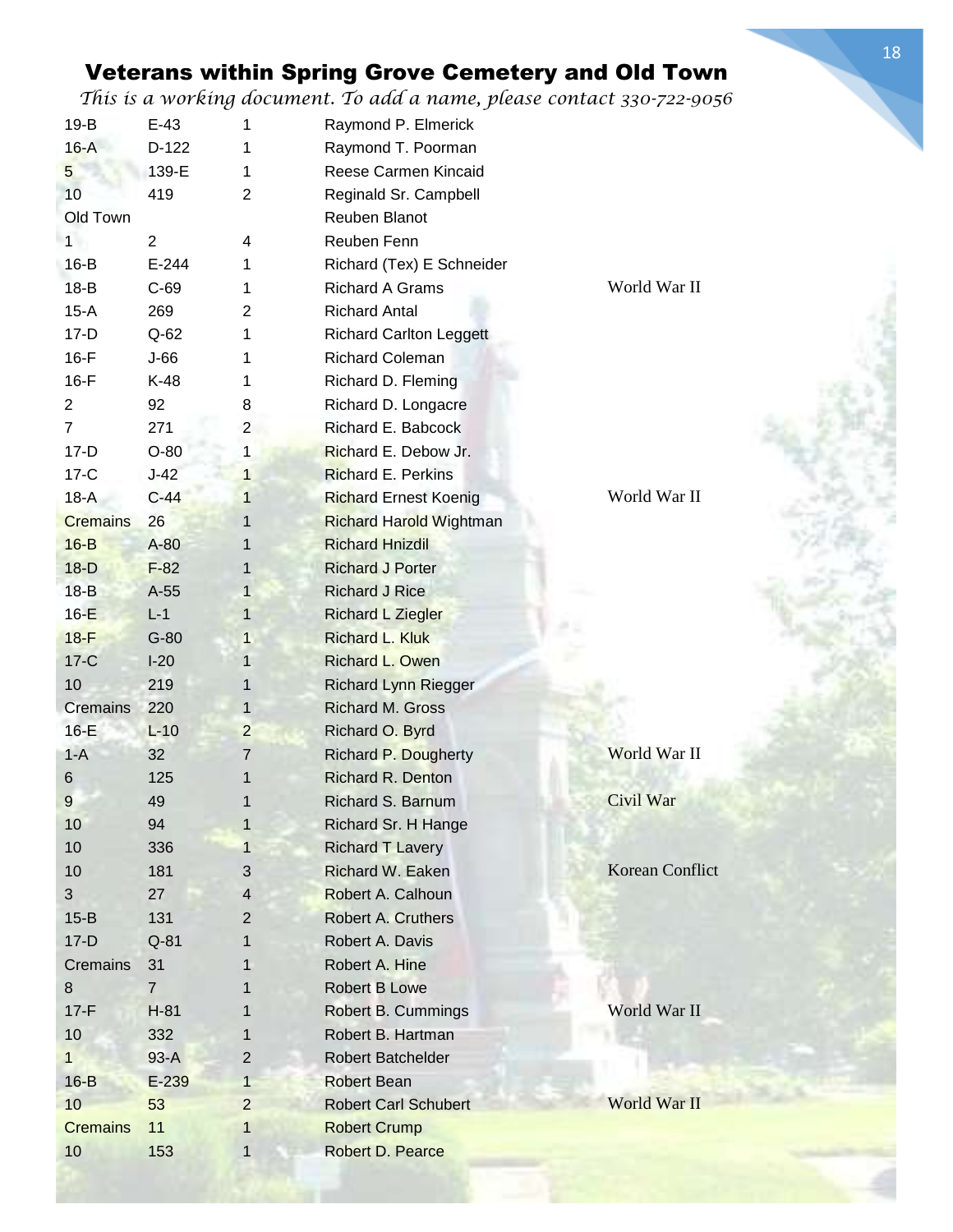| 9               | 25 1/2         | 3              | Robert D. Tubbs               |                         |
|-----------------|----------------|----------------|-------------------------------|-------------------------|
| $15 - B$        | 67             | 1              | <b>Robert Donald Hamlin</b>   | Korean Conflict         |
| $18-D$          | D-96           | 1              | Robert E Tindall              |                         |
| 10              | 113            | 3              | Robert E. Cain                |                         |
| 10              | 288            | 1              | Robert E. Caskey              |                         |
| 10              | 420            | 1              | Robert E. Cruse               |                         |
| 3               | 132-B          | 1              | Robert E. Dillon              |                         |
| $17-E$          | N-95           | 1              | Robert E. Lunt                |                         |
| $16-F$          | K-89           | 1              | Robert E. Peterman            |                         |
| 10              | 148            | 3              | Robert E. Sisley              |                         |
| $16-C$          | $H-1$          | 1              | Robert E. Smith               |                         |
| 6               | 70             | 5              | Robert E. Winkler             |                         |
| 10              | 9              | 1              | Robert Eddy                   |                         |
| 6               | 86             | 4              | Robert G Lincoln              |                         |
| $16-F$          | K-88           | 1              | <b>Robert G Reed</b>          |                         |
| 10              | 77             | $\overline{2}$ | Robert H. Hedges              |                         |
| 6               | $44 - N - 1/2$ | $\mathbf{1}$   | Robert H. Repp                |                         |
| <b>Cremains</b> | 111            | 1              | <b>Robert Hager</b>           |                         |
| $\overline{3}$  | 35             | 4              | <b>Robert Hall</b>            |                         |
|                 |                |                |                               |                         |
| $\overline{7}$  | $\overline{3}$ | $\overline{4}$ | <b>Robert J Sedgwick</b>      |                         |
| $18-A$          | $A-47$         | $\mathbf{1}$   | Robert J. Hitzelberger        |                         |
| $16-F$          | K-83           | 1              | <b>Robert L Turner</b>        |                         |
| $16-F$          | $J-70$         | $\mathbf{1}$   | Robert L. Tucker              |                         |
| Cremains        | 231            | 1              | <b>Robert Land</b>            |                         |
| <b>Mslm</b>     | $Q-5$          | 1              | <b>Robert Louis Johnson</b>   |                         |
| <b>Cremains</b> | 82             | $\mathbf{1}$   | Robert M. Cash                |                         |
| 5               | 28             | 6              | Robert M. Mcdowell            |                         |
| 9               | 15             | 7              | <b>Robert Max Reinhardt</b>   | World War II            |
| 10              | 325            | 3              | <b>Robert N Hunt</b>          |                         |
| $\sqrt{5}$      | 28             | 10             | Robert O. Mcdowell            |                         |
| $15-A$          | 286            | 1              | Robert Vincent Mcclain Jr.    |                         |
| $15-B$          | 109            | 1              | Robert Vincent Mcclain Sr.    | World War II            |
| 1               | 39             | 7              | <b>Robert W Mathewson</b>     |                         |
| $16-A$          | $B-7$          | 1              | Robert W. Eby                 |                         |
| $16-A$          | $A-14$         | 2              | Robert W. Greene              | <b>Vietnam Conflict</b> |
| $18-E$          | $G-40$         | 1              | Robert W. Riegger             | World War II            |
| $16-B$          | $C-42$         | 1              | <b>Robert Wesley Froggatt</b> |                         |
| $\overline{7}$  | 24             | 6              | <b>Robert Yaekle</b>          |                         |
| $15-B$          | 97             | 3              | Roger L. Brintnall            | World War II            |
| 10              | 265            | $\sqrt{3}$     | Roger L. Smith                |                         |
| $\overline{7}$  | 269            | $\mathbf{1}$   | Roger Pyecroft                |                         |
| $16-B$          | $E-235$        | $\mathbf{1}$   | <b>Rolland Bigley</b>         |                         |
| $16-E$          | $J-12$         | 1              | <b>Rolland Cronick</b>        |                         |
|                 | 84             | $\mathbf{1}$   | Romaine B. Hart               | Civil War               |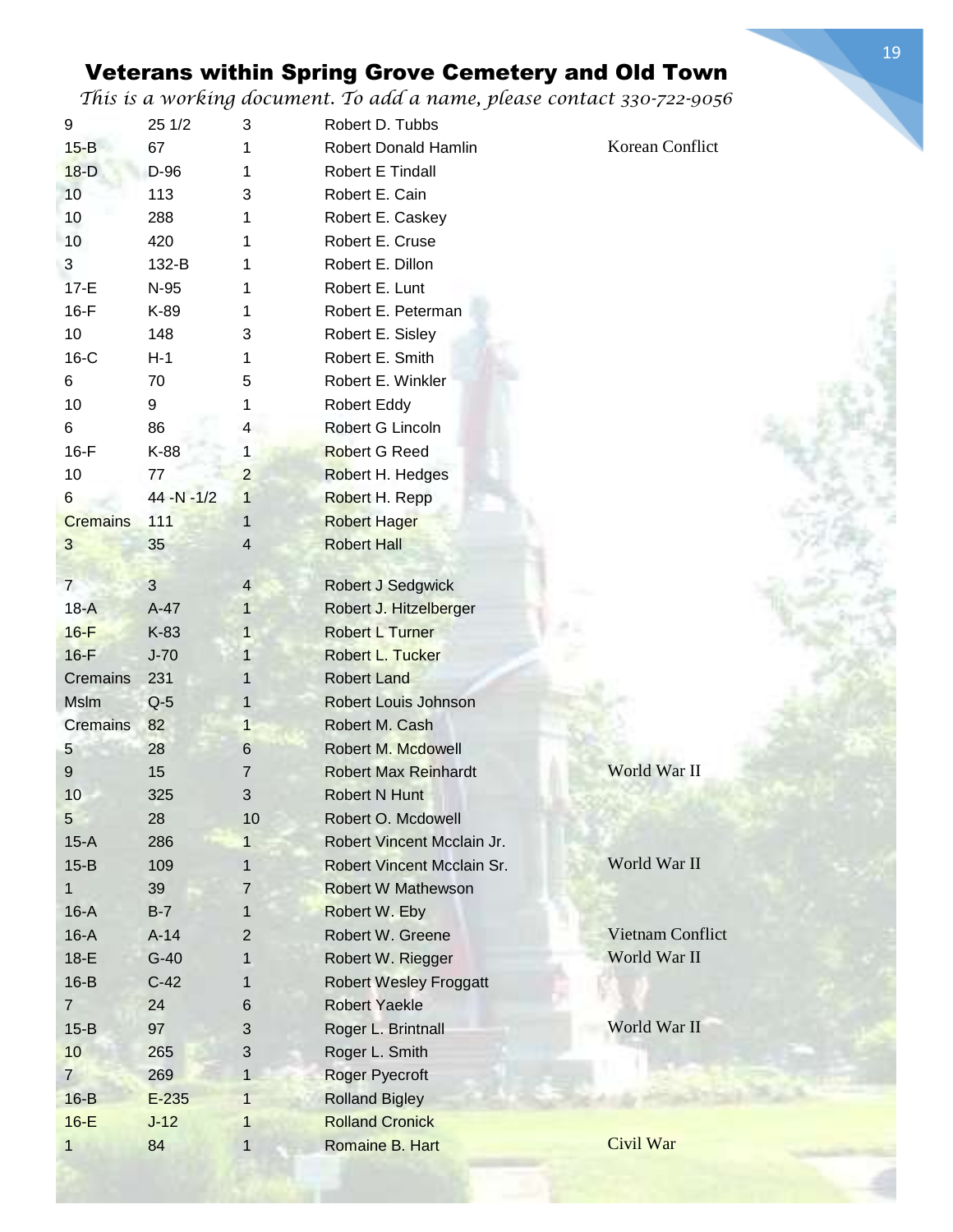| $\overline{2}$          | 24             | 6              | Romeo R Rettig                      |                 |
|-------------------------|----------------|----------------|-------------------------------------|-----------------|
| $19 - B$                | $E-3$          | 1              | Ronald F. Heinz                     | Korean Conflict |
| $\overline{\mathbf{4}}$ | 121            | 9              | Ronald Standen                      |                 |
| 10                      | 119-C          | 1              | Ronald W Wade                       |                 |
| 1                       | 55             | 2              | Roney Kemp                          |                 |
| $18-E$                  | $H-12$         | 2              | Rose M. Biliczky                    | World War II    |
| $15-B$                  | 118            | 1              | Ross W. Grossenbaugh                |                 |
| 6                       | 177            | 1              | Roy A. Harrington                   |                 |
| 10                      | 321            | 4              | Roy Carlton                         |                 |
| 10                      | 228            | 1              | Roy E. Shepherd                     |                 |
| 4                       | 109            | 4              | Roy G Strong                        |                 |
| $17-D$                  | $Q-87$         | 1              | Roy M White                         |                 |
| $16-E$                  | $J-43$         | 1              | Roy O. Davis                        |                 |
| $15 - B$                | 92             | 1 <sup>1</sup> | Rudolph Sojka                       |                 |
| $15 - B$                | 90             | 1              | <b>Russell Keller</b>               |                 |
| $1 - A$                 | $\overline{7}$ | $\overline{4}$ | <b>Russell T. Elliott</b>           | World War II    |
| $16-B$                  | $E-244$        | $\overline{2}$ | <b>Ruth &amp; Richard Schneider</b> |                 |
| $\overline{4}$          | 139            | $\mathbf{1}$   | S. Hudson                           |                 |
|                         | 121            |                | Sadie H. Standen-Green              |                 |
| $\overline{4}$          |                | 6              |                                     |                 |
| $6\phantom{a}$          | 82             | $\mathbf 1$    | Sam J Masi                          |                 |
| 10                      | 239            | $\overline{2}$ | Sam Uren                            |                 |
| $16-C$                  | $F-38$         | $\mathbf{1}$   | <b>Samuel Bryant</b>                |                 |
| $\mathbf{1}$            | $\,6$          | 2              | Samuel D. Crane                     |                 |
| $17-A$                  | $O-44$         | 1              | <b>Samuel Frank Houston</b>         |                 |
| 9                       | 71             | 1              | Samuel Kennedy                      |                 |
| 3                       | 134            | 5              | <b>Samuel Milton Thayer</b>         |                 |
| $19-B$                  | $F-35$         | 1              | <b>Scott Lee Prater</b>             |                 |
| $\overline{4}$          | $\overline{7}$ | 1              | <b>Seth Ault</b>                    |                 |
| Cremains                | 193            | 1              | Seth J Swain                        | World War II    |
| <b>Old Town</b>         |                |                | Seth S. Walker                      |                 |
| Old Town                |                |                | Sgt. C. W. Hitchcock                |                 |
| Cremains                | 136            | 1              | <b>Shawn P Guillereault</b>         |                 |
| $1-A$                   | 60             | 5              | Sheldon A. Hollopeter               | World War II    |
| 10                      | 263            | $\overline{2}$ | <b>Sheldon Lewis Funk</b>           |                 |
| $18-C$                  | $E-36$         | 1              | <b>Shirl D Ratliff</b>              |                 |
| $\overline{7}$          | 21             | 5              | Sidney H. Lance                     |                 |
| 10                      | 376            | 1              | Sidney M. Fenn                      |                 |
| $\overline{4}$          | 147            | 5              | Sidney S. Alden                     |                 |
| 10                      | 83             | 1              | Sidney W. Bowman                    |                 |
| $3-L$                   | 190            | 1              | Silas W. Ashdown                    |                 |
| 9                       | 24             | 9              | Simon S. Oatman                     |                 |
| $17 - B$                | $L-22$         | $\mathbf{1}$   | Sir Peter J. Bonnell                |                 |
| 5                       | 132            | $\mathbf{1}$   | <b>Squire Frazier</b>               |                 |
| 5                       | $147-A$        | $\overline{2}$ | <b>Stanley E Mersing</b>            |                 |
| $\overline{2}$          | 121 1/2        | $\sqrt{3}$     | Stanley J. Bradway                  |                 |
|                         |                |                |                                     |                 |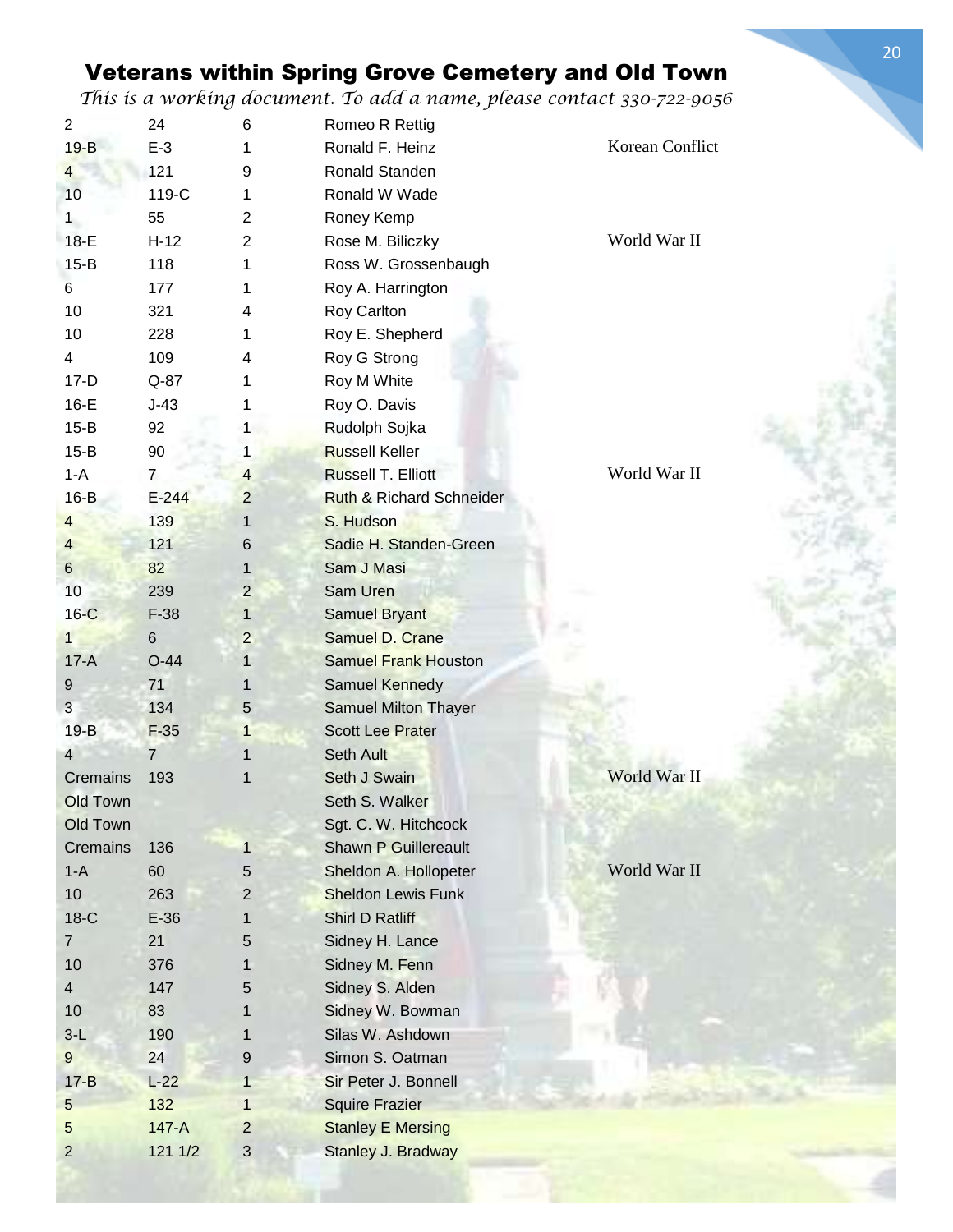| $18-F$          | $I-54$         | 1              | Stanley L. Burton          |                 |
|-----------------|----------------|----------------|----------------------------|-----------------|
| 10              | 333            | $\overline{2}$ | Stanley L. Hartman         |                 |
| $16-B$          | A99            | 2              | Stanley T. Wood            |                 |
| $\overline{7}$  | 273            | 1              | Stephen Koteles            |                 |
| 10              | 342            | 4              | Steve W Loska              |                 |
| 6 <sup>1</sup>  | 63             | 4              | Ted Hoff                   |                 |
| 6               | 124            | 5              | Ted W. Chandler            | World War II    |
| $17-E$          | N-68           | 1              | Terence J. Keith           |                 |
| $18-B$          | $C-74$         | 1              | Terry D. Berchtold         |                 |
| $18-E$          | $I-22$         | 1              | Terry L Barton             |                 |
| 10              | 81             | 1              | Terry W. Barnes            |                 |
| $15-A$          | 205            | 1              | Thelmo Faulk               |                 |
| Cremains        | 45             | 1              | Theodore B Rogers          |                 |
| $18-E$          | $J-31$         | 1              | Theodore E. Dickens        |                 |
| $1-A$           | 109            | 1              | <b>Theodore Johnson</b>    | World War II    |
| $16-B$          | $A-83$         | $\mathbf{1}$   | <b>Thomas A Leister</b>    |                 |
| 5               | 35             | $\overline{c}$ | Thomas C. Ferriman Sr.     | Civil War       |
| $16-B$          | $D-145$        | $\mathbf{1}$   | <b>Thomas Campbell</b>     |                 |
| $16-B$          | $D-150$        | 1              | <b>Thomas E. Powell</b>    |                 |
| $\overline{4}$  | 87             | 3              | <b>Thomas J Stoakes</b>    |                 |
| <b>Cremains</b> | $\overline{4}$ | $\mathbf{1}$   | <b>Thomas James Grant</b>  | Korean Conflict |
| $\sqrt{3}$      | 129            | $\mathbf{3}$   | <b>Thomas S Martin</b>     |                 |
| $\overline{7}$  | 8              | $\overline{c}$ | <b>Thomas S Phelps</b>     |                 |
| $\overline{2}$  | 141            | 3              | <b>Thomas S Shaw</b>       |                 |
| $\overline{2}$  | 17             | $\overline{c}$ | <b>Thomas Wortley</b>      |                 |
| $16-E$          | $L-12$         | $\mathbf{1}$   | Thurston E. Berry          |                 |
| $6\phantom{.}$  | 72             | 5              | V. Jay Einhart             |                 |
| $17-C$          | $J-25$         | 1              | Victor H Olson             |                 |
| $17-C$          | $H-19$         |                | <b>Vincent R Sandridge</b> |                 |
| $15-B$          | 1              |                | <b>Virgil Alspach</b>      |                 |
| $16-A$          | $E-223$        | 1              | <b>Virgil B Mallery</b>    |                 |
| 5               | 65             | $\,6$          | Virgil R Williams          |                 |
| 1               | 27             | 3              | W. Allaston Andrews        |                 |
| Old Town        |                |                | W. H. Garret               |                 |
| 4               | 3              | $\sqrt{5}$     | W.H. Zimmerman             |                 |
| 4               | 60             | 1              | W.O. Sanders               |                 |
| $\,6$           | 131            | 2.1            | Wallace C. Hawker          |                 |
| 5               | 123            | $\overline{2}$ | <b>Walter Charles</b>      |                 |
| $15-A$          | 188            | 2              | <b>Walter Faye Fenton</b>  |                 |
| $\overline{7}$  | 24             | $\sqrt{5}$     | <b>Walter H Cotner</b>     |                 |
| $\overline{c}$  | 93             | $\mathfrak{S}$ | Walter I. Kennedy          |                 |
| $7\overline{ }$ | 15             | 5              | Walter J. Benyak           |                 |
| 10              | 172            | 3              | Walter J. Branter          |                 |
| <b>Old Town</b> |                |                | <b>Walter J. Manning</b>   |                 |
| $\overline{7}$  | 17             | $\overline{7}$ | <b>Walter L Koehler</b>    |                 |
|                 |                |                |                            |                 |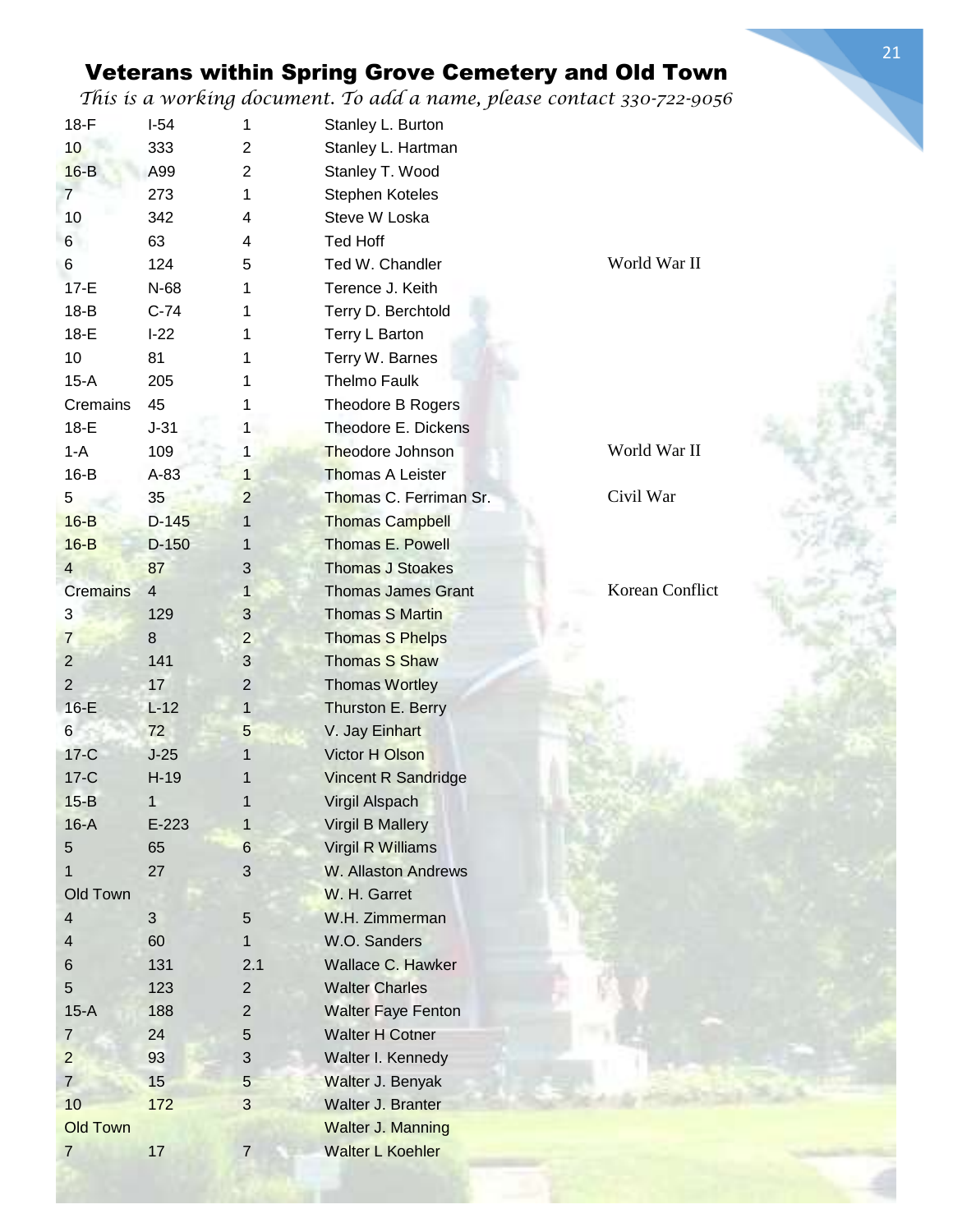*This is a working document. To add a name, please contact 330-722-9056*

| 4                    | 137         | $\overline{7}$ | Walter L. Leach                           |                       |
|----------------------|-------------|----------------|-------------------------------------------|-----------------------|
| $1 - A$              | 37          | 3              | <b>Walter Lackey</b>                      |                       |
| $\overline{2}$       | 89          | 3              | Walter O Huffman                          |                       |
| Cremains             | 119         | 1              | Walter Richard Lige                       |                       |
| $\overline{7}$       | 117-B       | $\overline{2}$ | Walter Vacter Coleman                     |                       |
| $\overline{4}$       | 96          | $\overline{2}$ | Warren F Wilbur                           |                       |
| 7                    | 149         | $\overline{2}$ | Watson T. Routh                           |                       |
| 6                    | 46          | $\overline{2}$ | Waylehg Fusselman                         |                       |
| 10                   | 284         | 4              | Wayne M. Rogers                           | World War II          |
| 10                   | 19          | 1              | Wayne R. Crum                             | World War II          |
|                      |             |                |                                           |                       |
| 10                   | 146         | 3              | Wendell Lerch                             |                       |
| $15-B$               | 61          | 1              | Wesley Kern                               |                       |
| $\overline{4}$       | 101         | 2              | Wilber C. Arick                           | <b>WW1 &amp; WW2</b>  |
| 10                   | 286         | $\overline{c}$ | Wilber L Kern                             |                       |
| $18-A$               | $A-30$      | 1              | <b>Wilbert T. Hanzlicek</b>               |                       |
| 10                   | 97          | $\mathbf{1}$   | <b>Wilbur K. Hertel</b>                   |                       |
| 10                   | 63          | $\mathbf 1$    | <b>Wilbur Lose</b>                        |                       |
| 10                   | 182         | $\overline{2}$ | <b>William A Wilkey</b>                   |                       |
| <b>Cremains</b>      | 76-A        | 1              | William A. Kurnot                         |                       |
| $\overline{7}$       | 89          | 1              | William B. Stackhouse                     |                       |
| $17-C$               | $I-22$      | $\overline{2}$ | William C Conn Jr                         |                       |
| $17 - B$             | $K-19$      | $\mathbf{1}$   | <b>William C. Cruse</b>                   |                       |
| $16-F$               | <b>J90</b>  | 1              | William D. Ferritto                       |                       |
| $16-E$               | $J-32$      | 1              | William D. Gardner                        |                       |
| $15-A$               | 282         |                | <b>William Dahler</b>                     |                       |
| Cremains             | 118         |                | <b>William F Mcduffee</b>                 |                       |
| 10                   | 361         | $\overline{4}$ | William F. Liston                         | Vietnam Conflict      |
| $\overline{4}$       | 156         | $\overline{2}$ | William F. Sipher                         |                       |
| 1                    | $93-A$      | 6              | William G. Batchelder Jr.                 |                       |
| $18-B$               | $C-86$      | 1              | William G. Filler                         |                       |
| Old Town             |             |                | William H. Beal                           |                       |
| <b>Old Town</b>      |             |                | <b>William Hall</b>                       |                       |
| 4                    | 128         | $\mathbf{1}$   | <b>William Henry Winch</b>                |                       |
|                      |             |                |                                           | World War II & Korean |
| $16-A$               | $E-206$     | 1              | William Hollenbaugh                       | War                   |
| $17 - B$             | $K-25$      | 1              | <b>William J Thompson</b>                 |                       |
| $18-B$               | <b>B-83</b> |                | William Jr. A Reep                        | Korean Conflict       |
| $18-C$               | $E-47$      |                | <b>William Oehmler</b>                    |                       |
| $16-A$               | D-103       |                | <b>William Otis Voshall</b>               |                       |
| $18-D$               | $D-74$      | 1              | William P. Shaw                           |                       |
| 3                    | 112         | 2              | <b>William Post</b>                       |                       |
| $\overline{2}$       | 23          | 3              | William R. Fisher                         |                       |
| 5<br><b>Old Town</b> | 27          | $\overline{2}$ | William S. Parker<br><b>William Scott</b> |                       |
| $16-D$               | $G-66$      | $\mathbf{1}$   | William T. Thomas                         |                       |
| $1 - A$              | 21          | $\overline{4}$ | <b>William W. Anderson</b>                |                       |
| 3                    | 68          | $\overline{4}$ | William W. Foley                          |                       |
| <b>Old Town</b>      |             |                | <b>William Wallace</b>                    |                       |
|                      |             |                |                                           |                       |